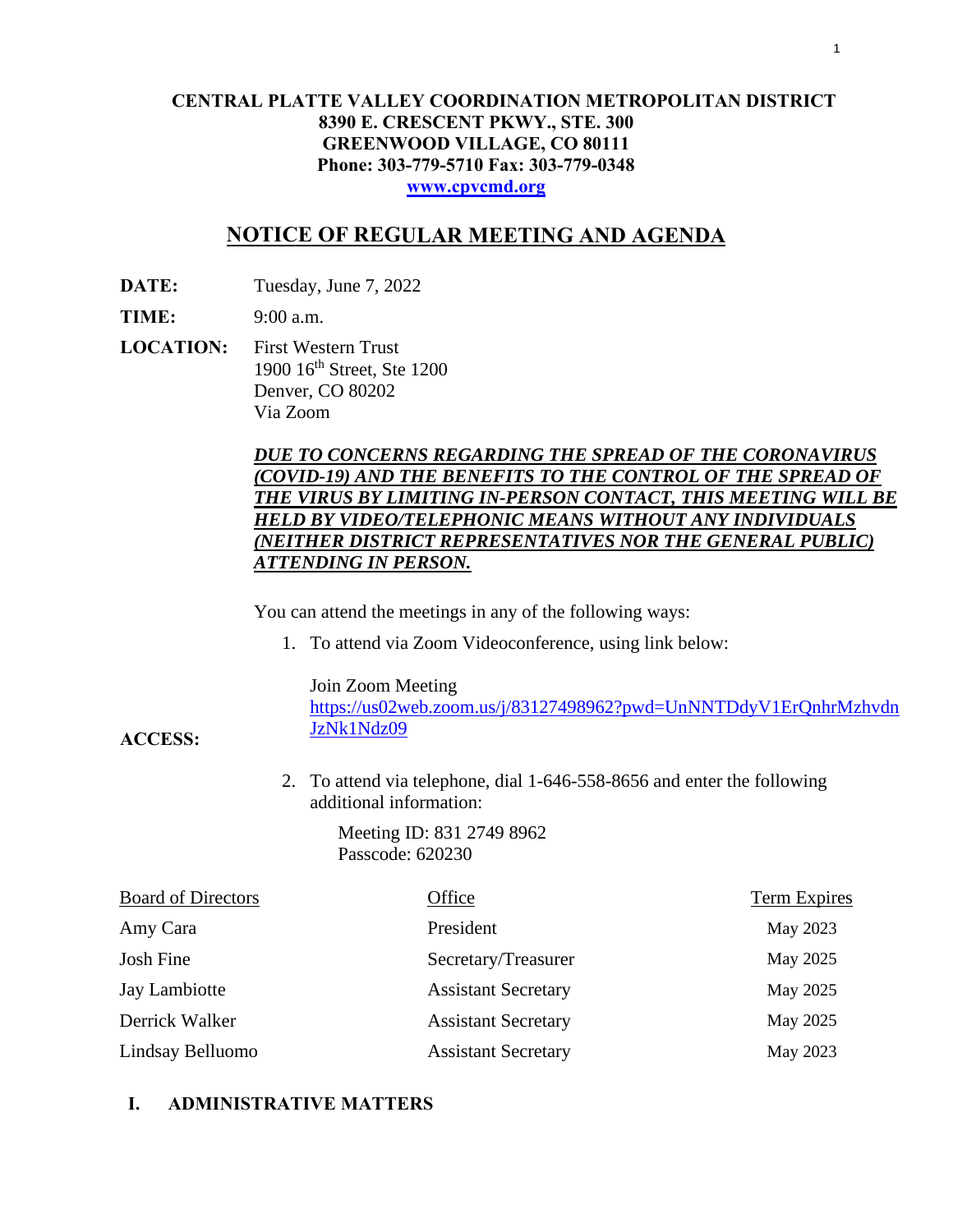- B. Present disclosures of potential conflicts of interest.
- C. Confirm quorum, location of meeting and posting of meeting notices.
- D. Public comment.

Members of the public may express their views to the Board on matters that affect the District that are otherwise not on the agenda. Comments will be limited to three (3) minutes per person.

#### **II. CONSENT AGENDA**

- A. [Review and consider approval of the minutes of the May 3, 2022 Special Meeting](#page-3-0) (enclosed).
- B. [Accept April 30, 2022 Financial Statements and Cash Position Report \(enclosed\).](#page-9-0)
- C. [Approve current claims \(enclosed\).](#page-16-0)
- D. [Accept Weekly Security Report from DDP BID \(enclosed\).](#page-20-0)
- E. Accept Monthly Millennium Bridge and Union Gateway Bridge Elevator Report from Stealth Monitoring (to be distributed).
- F. Other.

#### **III. FINANCIAL ITEMS**

A. Other.

#### **IV. MANAGER ITEMS**

- A. 17<sup>th</sup> Street Gardens activation:
	- i. Kiosk update.
	- ii. Events update:
		- a. Music series.
		- b. Fence configuration & associated landscape updates.
		- c. Electric cabinet replacement update.
		- d. Additional security needs.
	- iii. Communication.
		- a. Partnerships/resident communications/PR.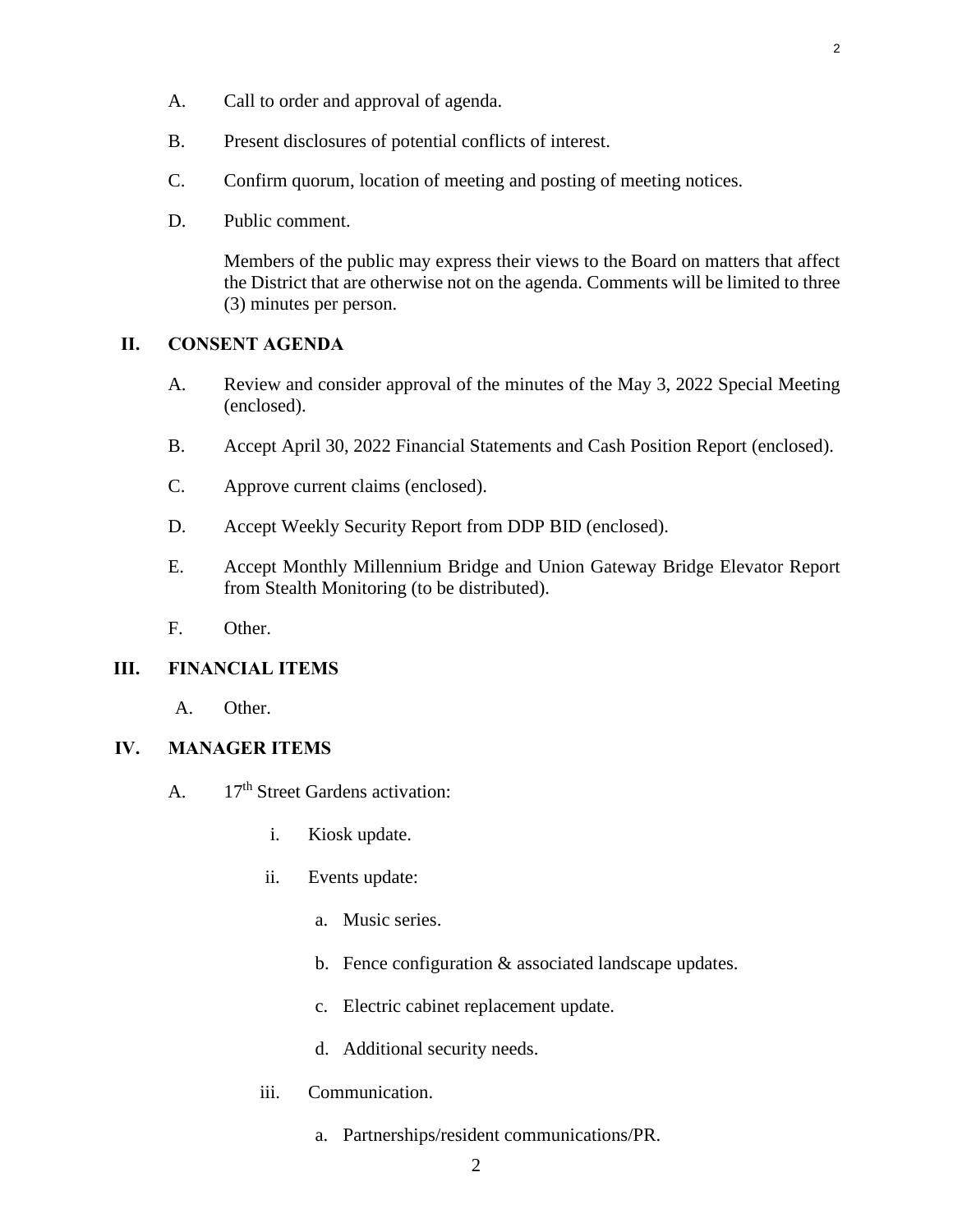b.  $17<sup>th</sup>$  Street Gardens operating hour signage.

3

- B. [Review Maintenance Coordination Report EWUM, Brandon Fries \(enclosed\).](#page-26-0)
	- 1. Update on Colorado Avalanche Playoff city lighting.
- C. Other.

#### **V. ENGINEER'S REPORT – A.J. ZABBIA**

- A. Wewatta planter replacement update.
- B. Irrigation and Landscape Subcommittee contractor update.
- C. Tree replacement bidding update.
- D. Other.

#### **VI. DIRECTOR ITEMS**

A. Other.

#### **VII. ATTORNEY ITEMS**

A. Other.

#### **VIII. OTHER BUSINESS**

A. Other.

### **IX. ADJOURNMENT**

**The next regular meeting is scheduled for Tuesday, July 5, 2022 at 9:00 a.m.**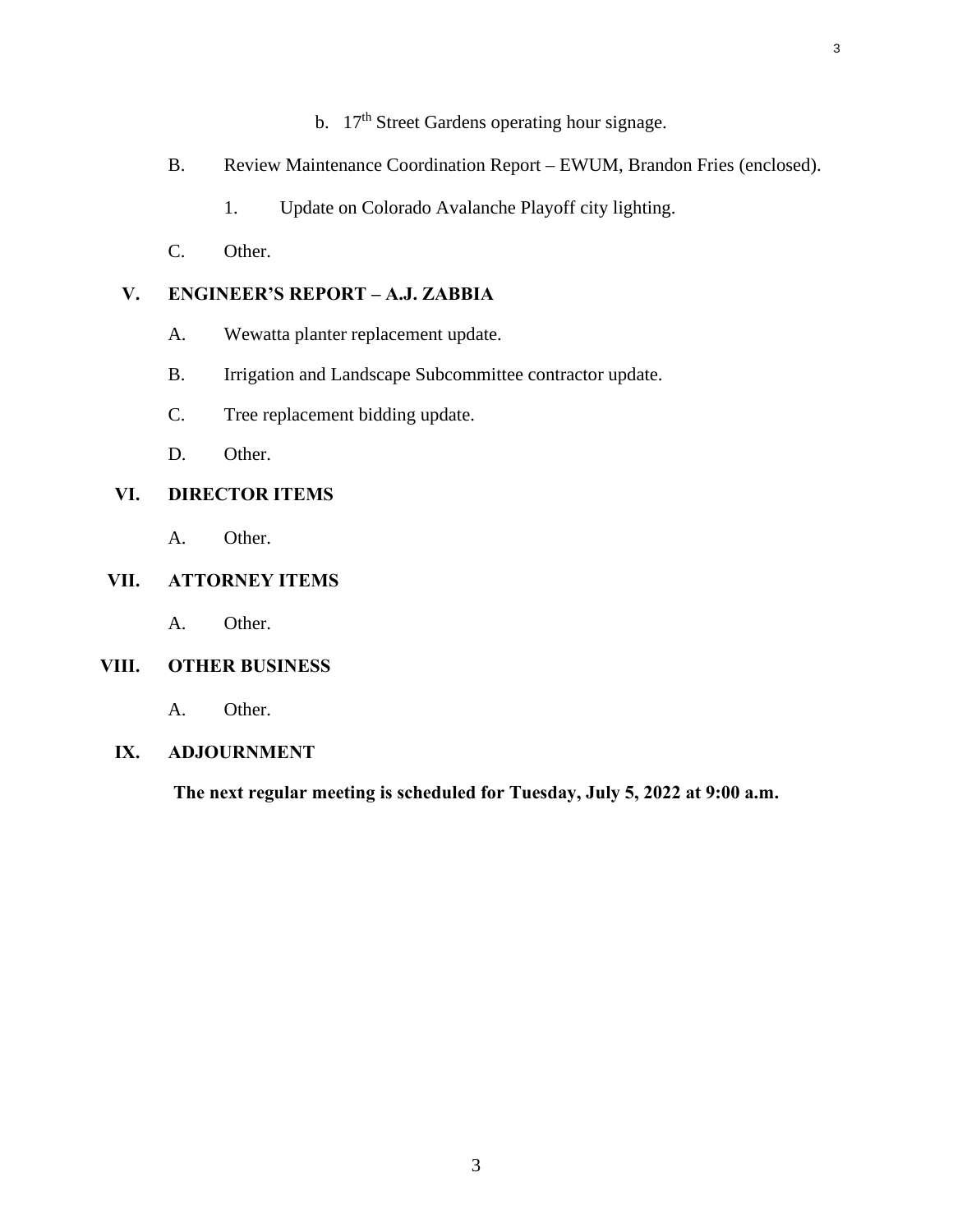#### **RECORD OF PROCEEDINGS**

#### <span id="page-3-0"></span>MINUTES OF A SPECIAL MEETING OF THE BOARD OF DIRECTORS OF THE CENTRAL PLATTE VALLEY COORDINATION METROPOLITAN DISTRICT (THE "DISTRICT") HELD MAY 3, 2022

A special meeting of the Board of Directors of the Central Platte Valley Coordination Metropolitan District (referred to hereafter as the "Board") was convened on Tuesday, May 3, 2022, at 9:00 a.m. This District Board meeting was held via Zoom. The meeting was open to the public.

#### ATTENDANCE Directors In Attendance Were:

Amy Cara, President Josh Fine, Secretary/Treasurer Derrick Walker, Assistant Secretary Lindsay Belluomo, Assistant Secretary Jay Lambiotte, Assistant Secretary

Also, In Attendance Were:

Anna Jones, Shauna D'Amato and Deb Sedgeley; CliftonLarsonAllen LLP Dianne Miller and Rhonda Bilek; Miller & Associates Law Offices, P.C. A.J. Zabbia; 68 West Engineers Brandon Fries; East West Urban Management Cole Kralik; Allied Universal Amanda Miller; Downtown Denver Partnership Mike Geiger; DaVita, Inc. Liz Viscardi; LV Events and PR Andrew Wheeler, Brooke Hutchens, Patrick Colleran, and Rachel Romansky; D.A. Davidson

ADMINISTRATIVE **MATTERS Call to order and approval of agenda:** Director Cara called the meeting to order at 9:34 a.m. in the Central Platte Valley Metropolitan District meeting to review both 2021 audits concurrently. Following review, upon a motion duly made by Director Walker, seconded by Director Belluomo and, upon vote, unanimously carried, the Board approved the agenda as presented.

> **Disclosures of potential conflicts of interest:** Ms. Miller advised the Board that, pursuant to Colorado law, certain disclosures by the directors may be appropriate prior to taking official action at the meeting and that written disclosures of the interests of all directors were filed with the Secretary of State and the District prior to the meeting. The directors then reviewed the agenda for the meeting and previous written disclosures stating the fact and summary nature of any matters, as required under Colorado law, to permit official action to be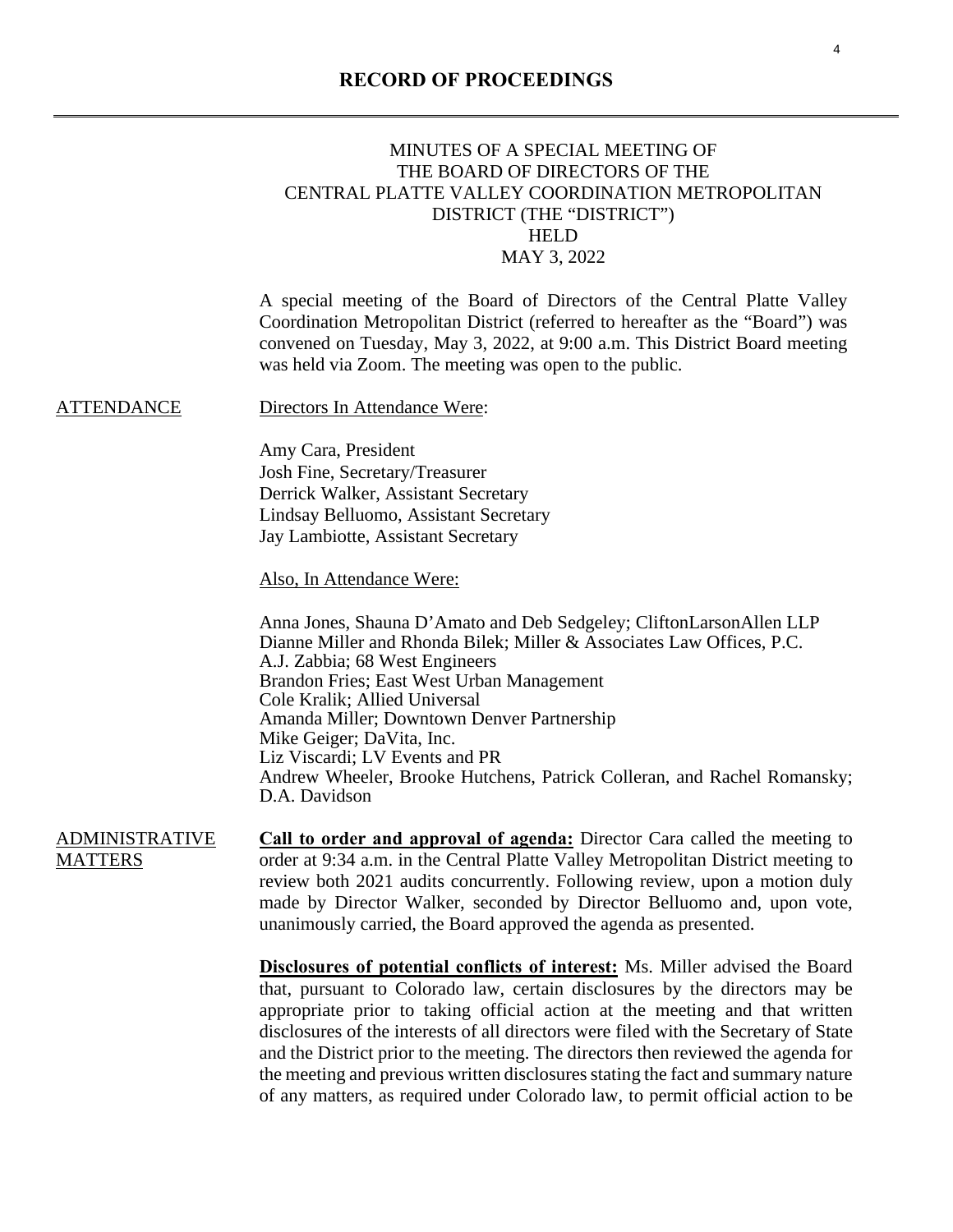taken at the meeting.

Director Fine disclosed his interests as an owner of property located in the District and an employment relationship with Focus Property Group, which manages property located within and without the boundaries of the District. He also disclosed that he is on the board of the Central Platte Valley Coordination Metropolitan District and the RiNo Business Improvement District. This disclosure is associated with the approval of items on the agenda that may affect his interests.

Director Lambiotte disclosed his interests as an owner of property located in the District and an employment relationship with East West Partners (affiliate of Union Center, LLC, and hired by Chestnut Denver, LLC under a development management agreement for the 16 Chestnut Building). He also disclosed that he is on the boards of the Denver Union Station Metropolitan District Nos. 1-5 and the Central Platte Valley Metropolitan District. This disclosure is associated with the approval of items on the agenda that may affect his interests.

Director Walker disclosed his interests as an owner of property located in the District. He also disclosed that he is an owner of Infield, which has an equity interest in the operating company that owns and manages 1801 Wewatta Street, Denver, Colorado, 80202. He also disclosed that he is on the board of the Central Platte Valley Metropolitan District. This disclosure is associated with the approval of items on the agenda that may affect his interests.

Director Belluomo disclosed her interests as an owner of property located in the District. She also disclosed she is on the Board of the Central Platte Valley Metropolitan District. She also disclosure her employment as Property Manager at 1601 Wewatta (a building within the District), which is owned by Morgan Stanley. This disclosure is associated with the approval of items on the agenda that may affect her interests.

Written disclosures of the interests of all directors were filed with the Secretary of State and the District prior to the meeting.

**Quorum, location of meeting, and posting of meeting notice:** It was noted that a quorum was present allowing the Board to act on all matters to come before them at this meeting. The Board confirmed the location of the meeting and the posting of the meeting notice.

#### **Public comment:** None.

#### CONSENT AGENDA **Minutes of the April 5, 2022 Special Meeting:**

#### **March 31, 2022 Financial Statements and Cash Position Report:**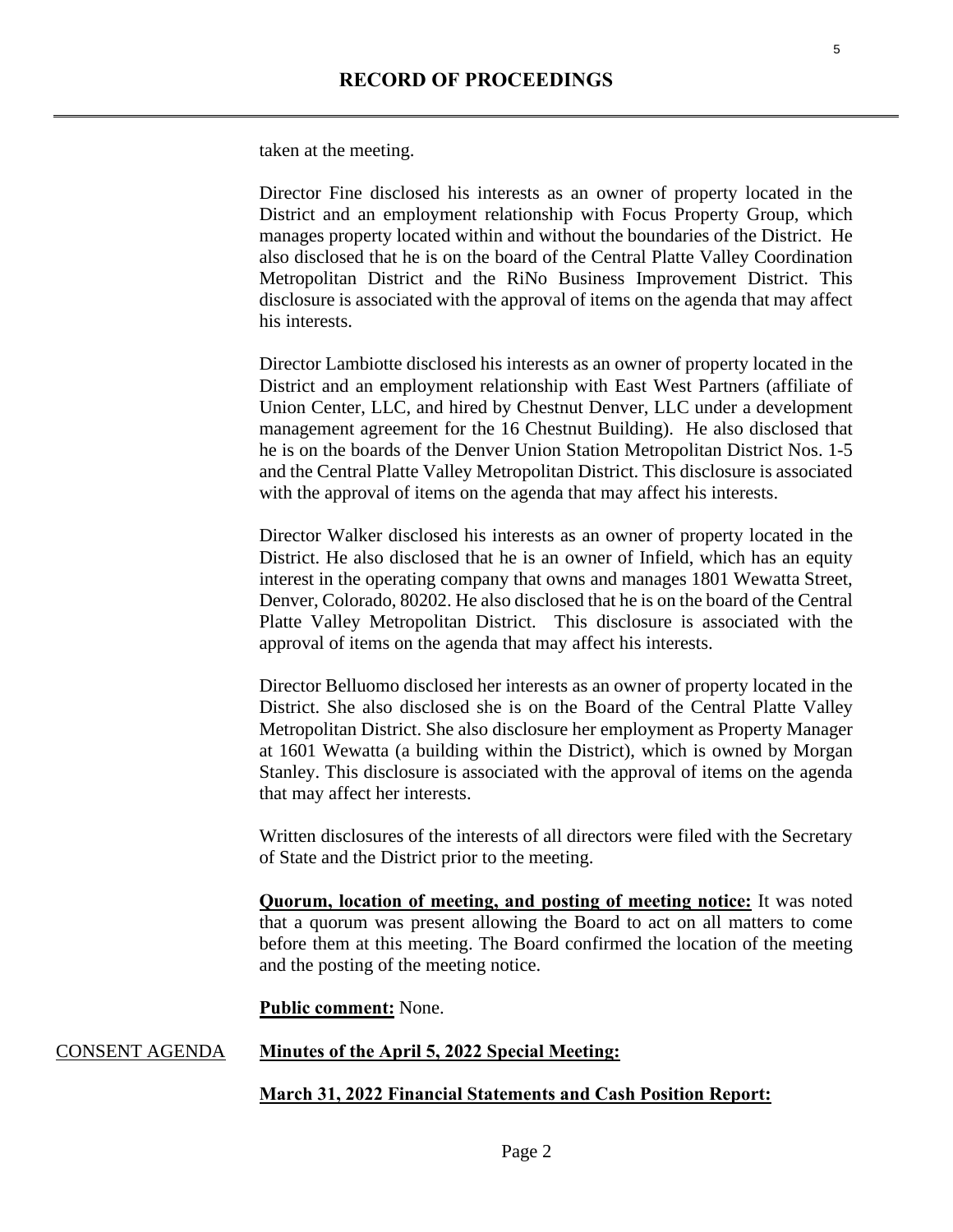#### **Current Claims:**

#### **Weekly Security Report from DDP BID:**

#### **Monthly Millennium Bridge and Union Gateway Bridge Elevator Report from Stealth Monitoring:**

#### **Other:**

Following review, upon a motion duly made by Director Walker, seconded by Director Lambiotte and, upon vote, unanimously carried, the Board approved and accepted the Consent Agenda items.

FINANCIAL ITEMS **2021 audit:** Ms. Sedgeley reviewed the draft 2021 audit with the Board, noting that the auditor issued a clean opinion. Following review and discussion, upon a motion duly made by Director Walker, seconded by Director Fine and, upon vote, unanimously carried, the Board approved the 2021 audit as presented.

#### **Other:** None.

#### MANAGER ITEMS **Safety coordination efforts and updates:**

#### **Activation:**

**Update on DDP coordination/kiosks:** Ms. Jones provided an update to the Board regarding DDP coordination/kiosks, noting that Encore will be providing a temporary conduit to the kiosks in the next couple of weeks. Mr. Zabbia stated that there is 80 amps in excess to use. Discussion ensued regarding charging electricity to the kiosks. Attorney Miller suggested that the District enters into a lease for the kiosks so the District is not responsible for damage and insurance, and to charge a lower cost to the kiosk vendors due to relocation. Following discussion, the Board directed Attorney Miller to draft a lease for the kiosks.

#### **Events update:**

**Music series:** It was noted that the contract with Megan Burtt for the music series was originally approved in an amount not to exceed \$50,000. The series will run from June to October with duos and trios performing. There will be no solo performances due to security issues last year. It was noted that Megan Burtt requested an additional \$5,000 to be added to the contract to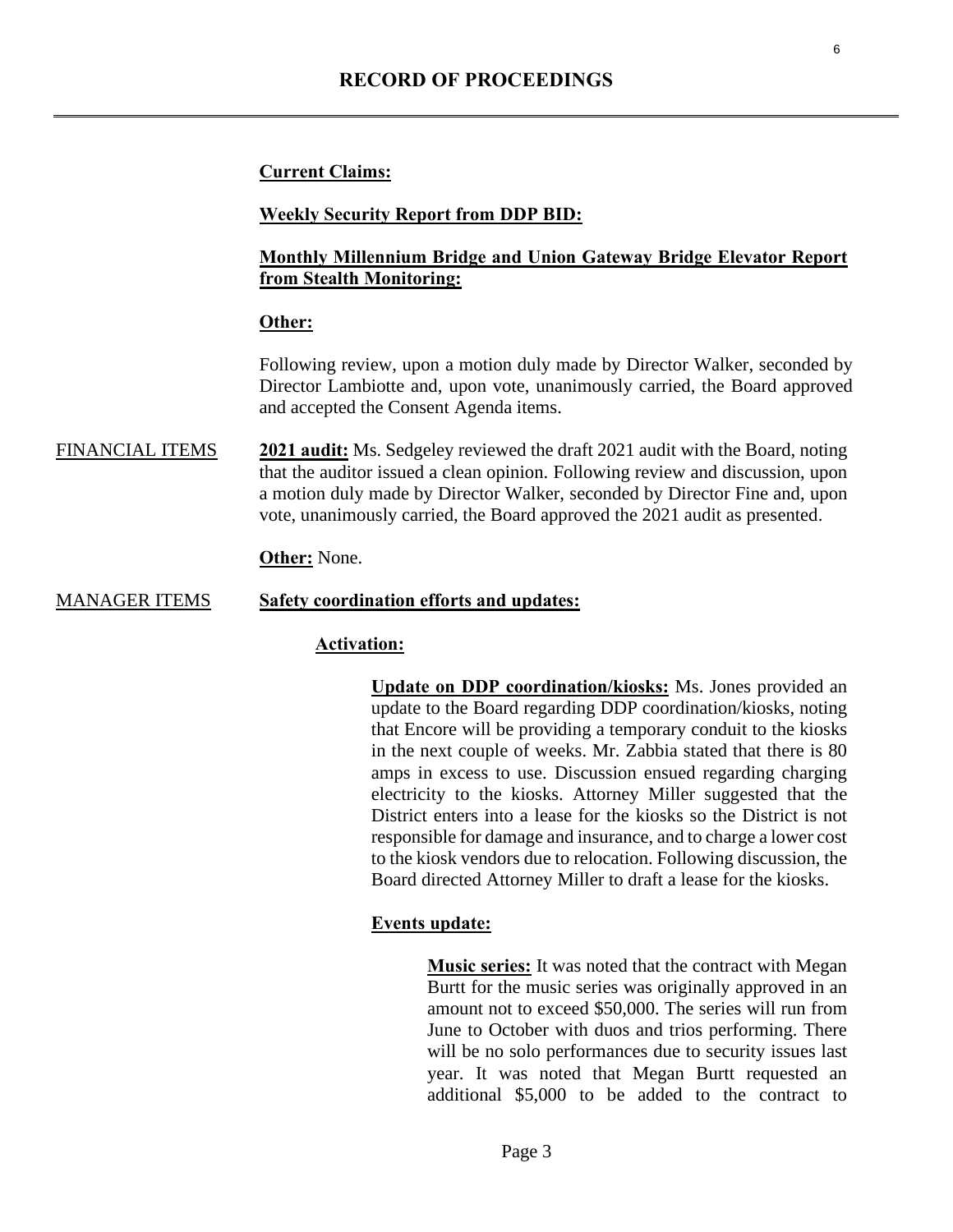accommodate the duo and trio performances. Ms. Jones reviewed the Budget with the Board, noting that the District will be approximately \$25,000-\$35,000 over Budget for 2022 given the additional efforts undertaken for activation-related activities, and possibly more. Director Cara indicated she was aware of the additional work that has been expended and indicated she had no problems with the projected additional management budget. The Board agreed. Following review and discussion, upon a motion duly made by Director Belluomo, seconded by Director Lambiotte and, upon vote, unanimously carried, the Board approved the updated budget including the additional \$5,000 for the music series contract.

**Events:** Ms. D'Amato reviewed the upcoming social events on schedule.

**Partnerships/resident communications/PR:** It was noted that Director Belluomo and Jennifer Black will assist with communications related to activation strategies.

**Fence configuration:** Ms. Jones provided an update to the Board regarding fence configuration.

**Landscape impacts:** Ms. Jones provided an update to the Board regarding landscape impacts.

**17th Street Gardens operating hour signage:** Ms.  $D'$ Amato provided an update to the Board regarding 17<sup>th</sup> Street Gardens operating hour signage.

**Denver Film Society:** Ms. D'Amato provided an update to the Board regarding the Denver Film Society. Following discussion, the Board approved a performance in the District from the Denver Film Society in an amount not to exceed \$5,000.

**Whole Foods volunteer opportunities:** The Board discussed volunteer opportunities for Whole Foods and noted that Mr. Kralik and his team could use additional help during events in the 17<sup>th</sup> Street Gardens. It was noted that Whole Foods could assist with handing out flyers for upcoming events during lunchtime and to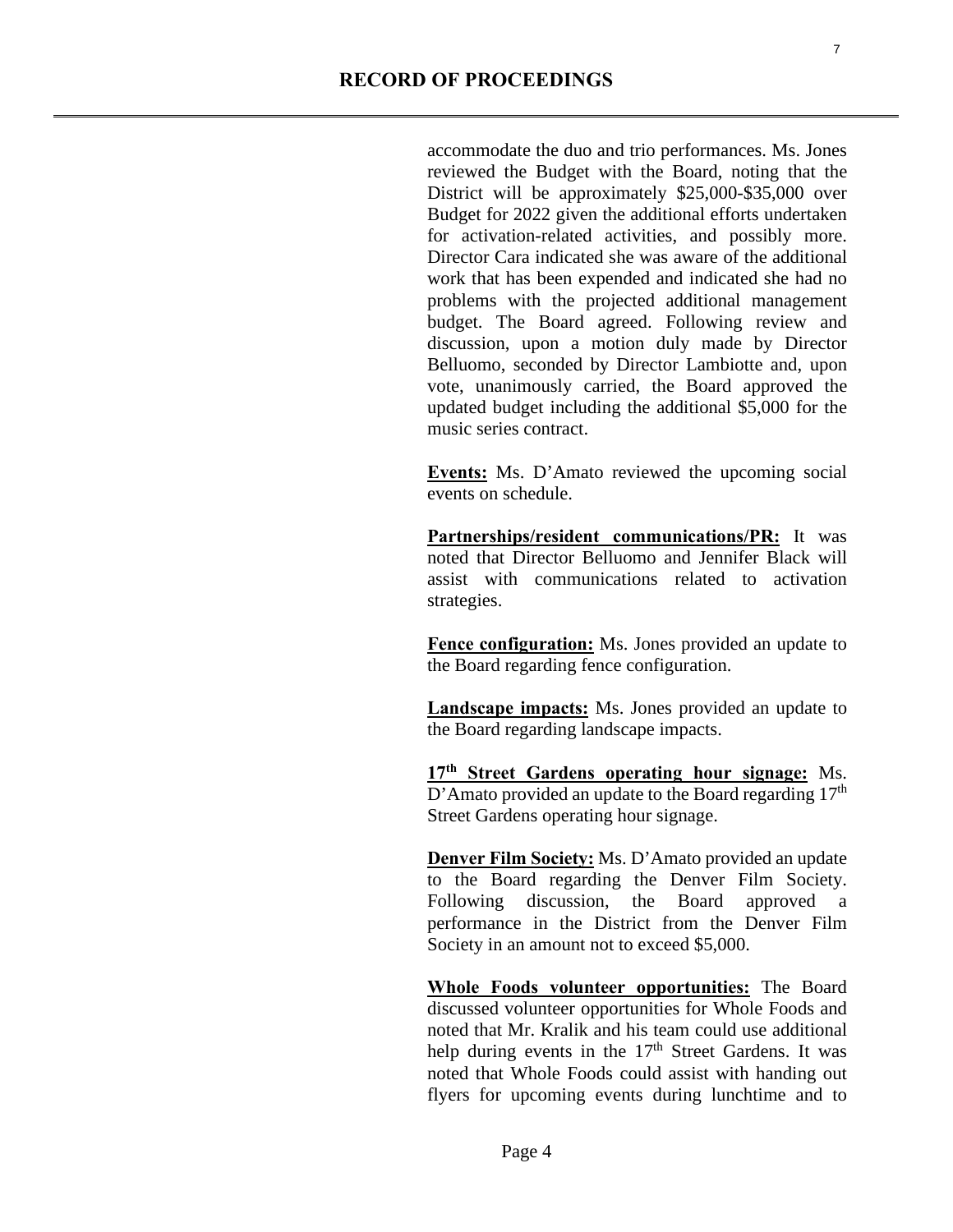8

restaurants nearby.

**Additional security needs:** It was noted that there are no additional security needs at this time and that Ms. Jones and Ms. D'Amato are working with Mr. Kralik regarding upcoming events and the music series.

**Agreement for Public Relations Programs and Events Services with LV Events and PR, LLC in an amount not to exceed \$20,000:** Attorney Miller reviewed the Agreement with the Board. Following review, upon a motion duly made by Director Walker, seconded by Director Lambiotte and, upon vote, unanimously carried, the Board ratified the Agreement for Public Relations Programs and Events Services with LV Events and PR, LLC in an amount not to exceed \$20,000 as presented.

**Potential photographer:** Ms. Jones discussed a potential photographer with the Board, noting that this is not an immediate request and will search for a potential pro bono photographer.

**Maintenance Coordination Report – EWUM, Brandon Fries:** Mr. Fries reviewed the Maintenance Coordination Report with the Board, noting that there were 44 incident reports in March in and around the elevators. He reviewed the tasks completed by EWUM in the last month including cleaning the elevators, removing graffiti and cleaning the fountains.

**Other:** None.

**Wewatta planter replacement update:** Mr. Zabbia provided an update to the Board regarding the Wewatta planter replacement, noting that he continues to work on the replacement.

**Irrigation and Landscape Subcommittee contractor update:** Mr. Zabbia provided an update to the Board regarding the Irrigation and Landscape Subcommittee contractor, noting that the Subcommittee chose Denver Commercial Property Services and that they have begun planting the spring flowers.

**Tree replacement bidding update and consider appointment of award committee:** Mr. Fries and Mr. Zabbia informed the Board that they are working together on the tree replacement bidding.

**Other:** Mr. Zabbia informed the Board that he is adding cameras on the 18<sup>th</sup> Street Bridge and adding sound devices to the elevators to deter the public from

ENGINEER'S REPORT – A.J. ZABBIA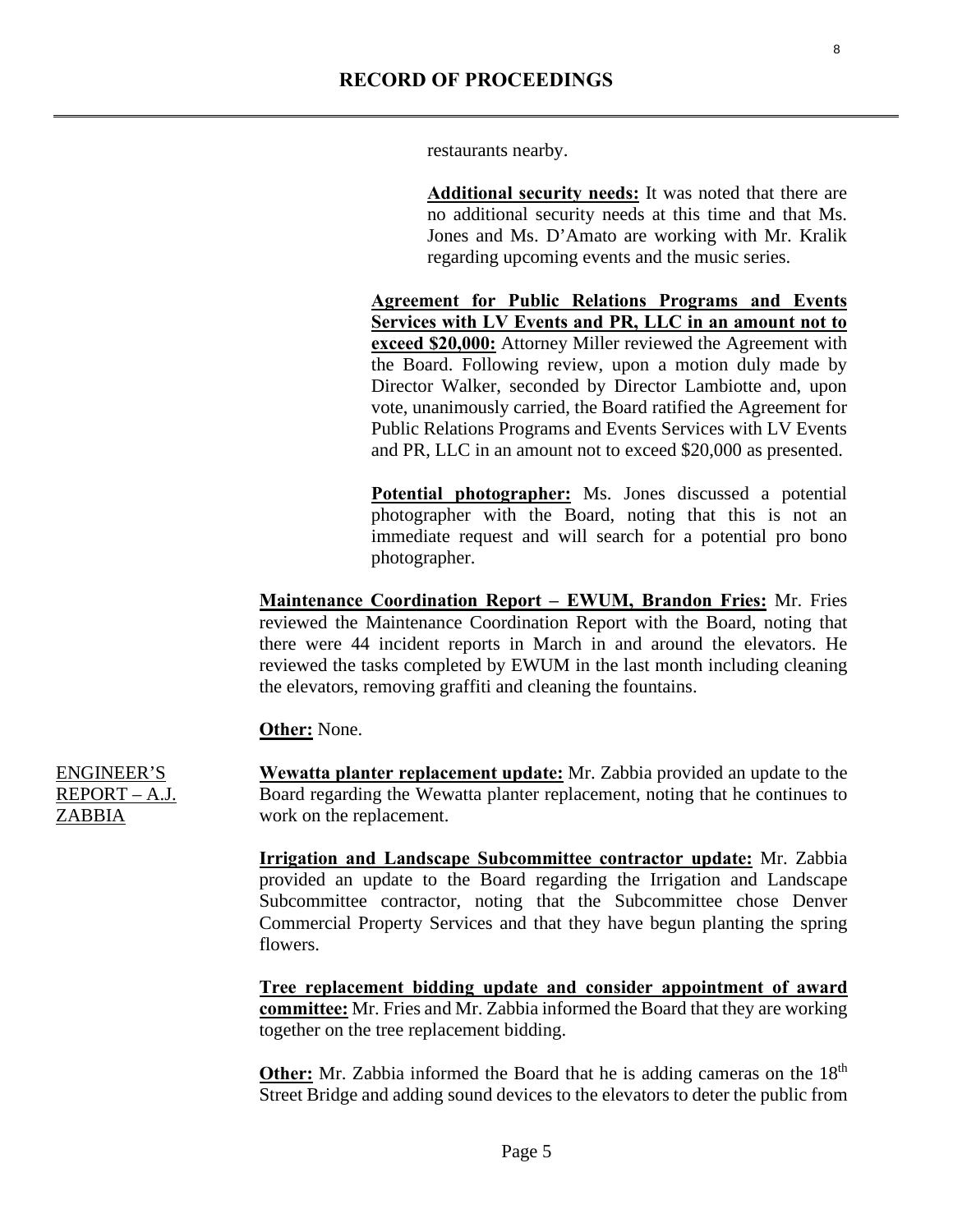the elevators after hours.

DIRECTOR ITEMS **Other:** None.

ATTORNEY ITEMS **Other:** None.

OTHER BUSINESS **Other:** Attorney Miller informed the Board that the Denver Center of Performing Arts has requested that Shakespeare in the Park be held on October 15<sup>th</sup> this year. She reminded the Board that the District does not charge the DCPA for this event and that the cost to the District is minimal. Following discussion, upon a motion duly made by Director Belluomo, seconded by Director Walker and, upon vote, unanimously carried, the Board directed Attorney Miller to draft the Shakespeare in the Park 2022 Agreement with the October 15<sup>th</sup> start date. Director Cara presented information to the Board regarding the virtual sculpture, noting that it will be placed in the  $17<sup>th</sup>$  Street Gardens and incurs no significant cost to the District. The Board determined to house the virtual sculpture in the 17<sup>th</sup> Street Gardens.

ADJOURNMENT There being no further business to come before the Board at this time, upon a motion duly made by Director Lambiotte, seconded by Director Walker and, upon vote, unanimously carried, the Board adjourned the meeting at 10:38 a.m.

Respectfully submitted,

Secretary for the Meeting

 $\overline{\phantom{a}}$  , which is a set of the set of the set of the set of the set of the set of the set of the set of the set of the set of the set of the set of the set of the set of the set of the set of the set of the set of th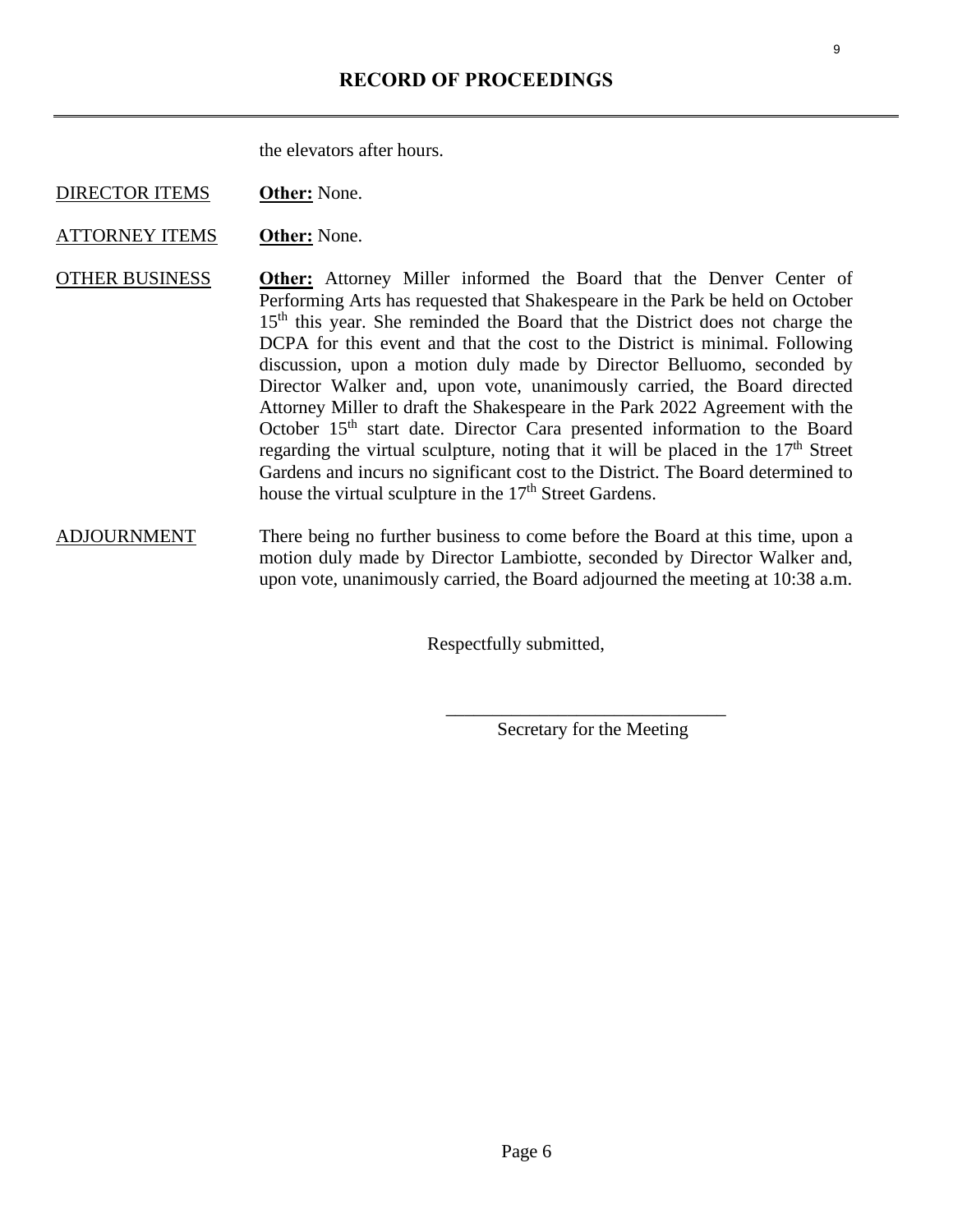# <span id="page-9-0"></span>**CPV COORDINATION METROPOLITAN DISTRICT**

## **FINANCIAL STATEMENTS**

**APRIL 30, 2022**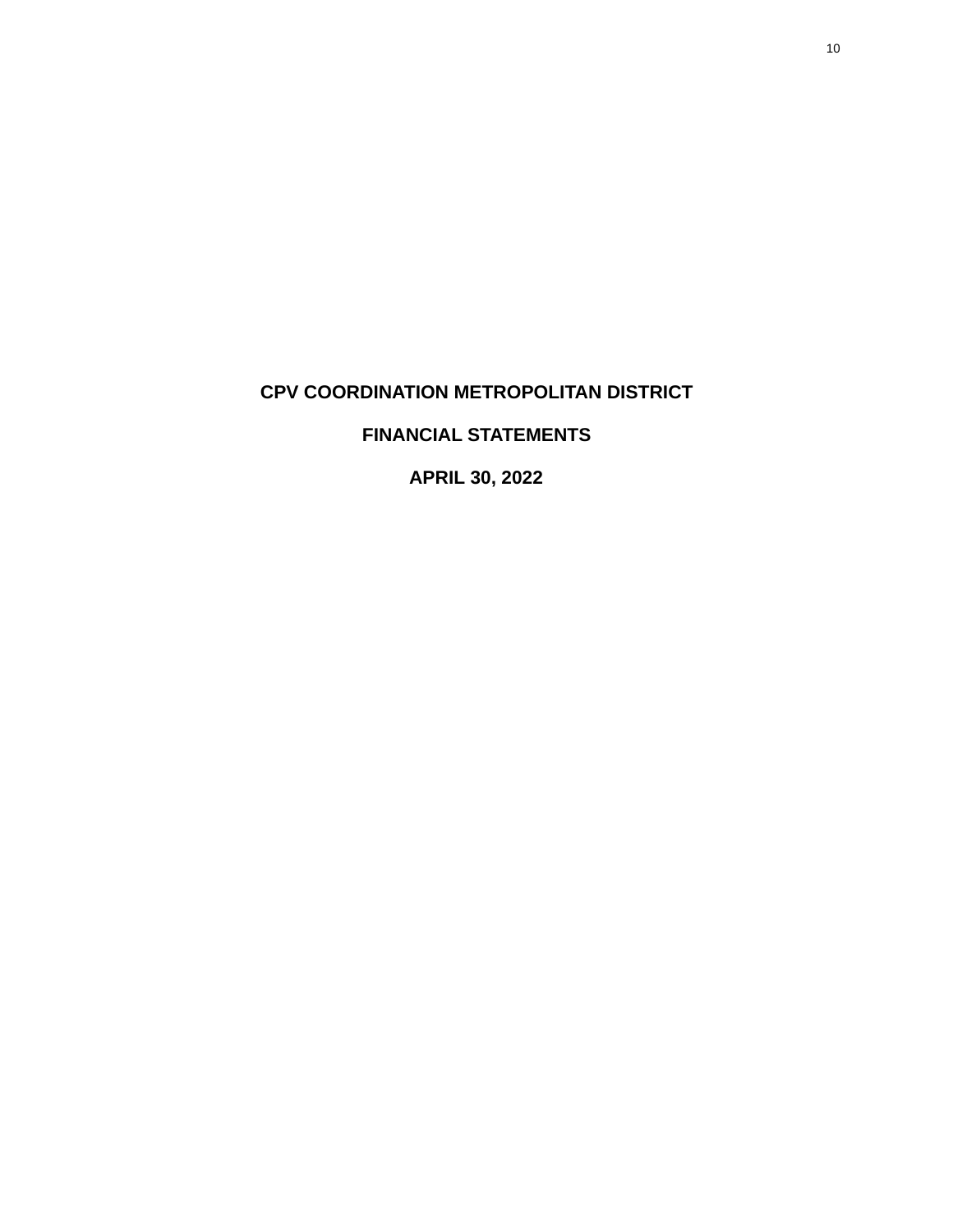# **CPV COORDINATION METROPOLITAN DISTRICT BALANCE SHEET - GOVERNMENTAL FUNDS**

#### **APRIL 30, 2022**

|                                      | General       |
|--------------------------------------|---------------|
| <b>ASSETS</b>                        |               |
| Cash - Checking                      | \$<br>37,157  |
| Due from Central Platte Valley MD    | 220,550       |
| Accounts receivable                  | 6,045         |
| Accounts receivable - other          | 250           |
| <b>TOTAL ASSETS</b>                  | \$<br>264,002 |
| <b>LIABILITIES AND FUND BALANCES</b> |               |
| <b>CURRENT LIABILITIES</b>           |               |
| Accounts payable                     | \$<br>247,324 |
| <b>Total Liabilities</b>             | 247,324       |
| <b>FUND BALANCES</b>                 |               |
| <b>Total Fund Balances</b>           | 16,678        |
| TOTAL LIABILITIES AND FUND BALANCES  | \$<br>264,002 |

No assurance is provided on these financial statements. Substantially all required disclosures, the government-wide financial statements, and the statement of revenues, expenditures and changes in fund balances – governmental funds have been omitted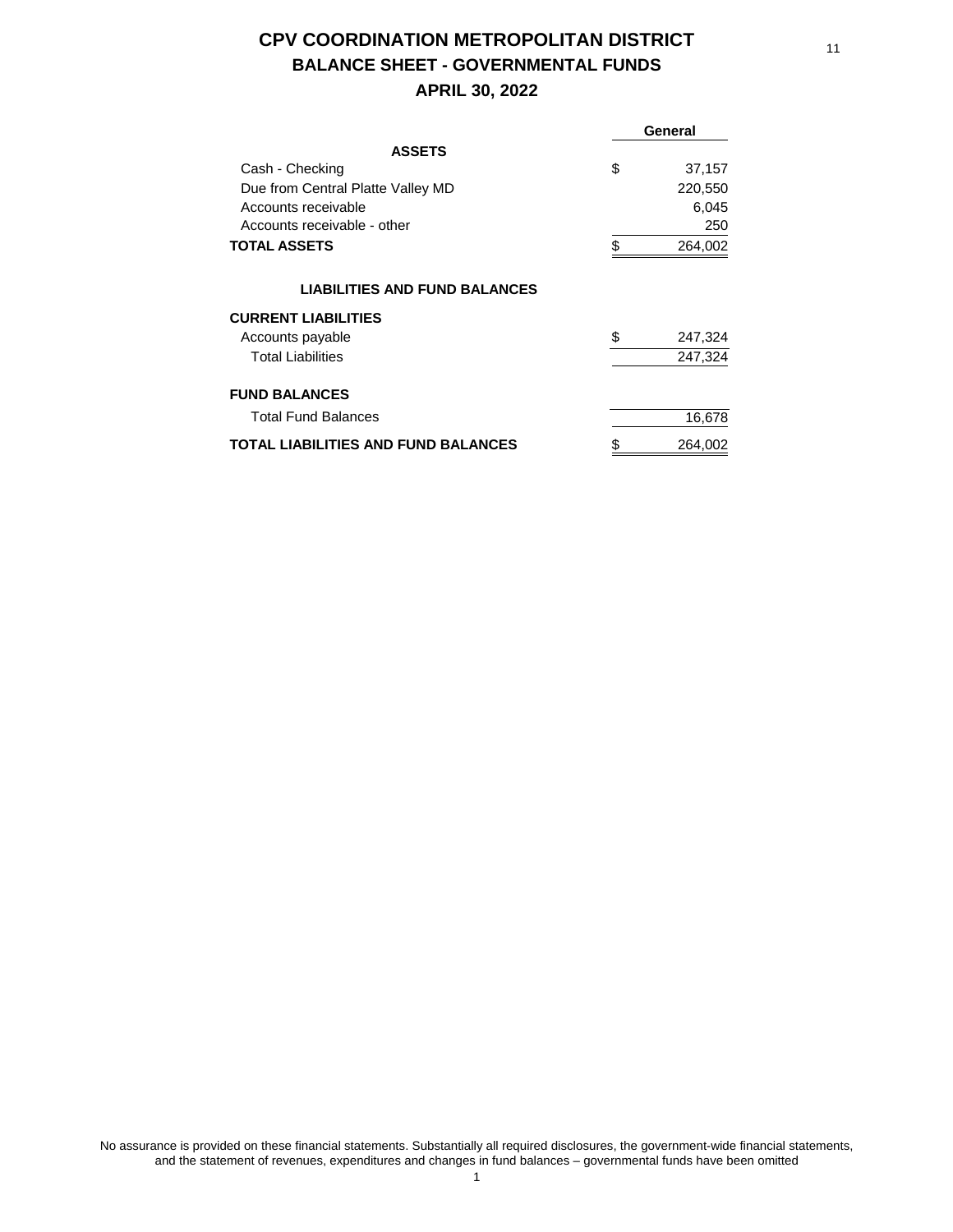## **CPV COORDINATION METROPOLITAN DISTRICT STATEMENT OF REVENUES, EXPENDITURES AND CHANGES IN FUND BALANCES - BUDGET AND ACTUAL FOR THE FOUR MONTHS ENDED APRIL 30, 2022**

#### **GENERAL FUND**

|                                                     | Annual<br><b>Budget</b> | <b>Year to Date</b><br><b>Actual</b> | Variance      |
|-----------------------------------------------------|-------------------------|--------------------------------------|---------------|
| <b>REVENUES</b>                                     |                         |                                      |               |
| <b>TOTAL REVENUES</b>                               |                         |                                      |               |
| <b>EXPENDITURES</b>                                 |                         |                                      |               |
| General government                                  |                         |                                      |               |
| Accounting                                          | 58,000                  | 20,520                               | 37,480        |
| Auditing                                            | 3,700                   |                                      | 3,700         |
| Directors' fees                                     | 6,000                   | 1,800                                | 4,200         |
| Dues and licenses                                   | 4,500                   | 1,238                                | 3,262         |
| Insurance and bonds                                 | 7,500                   | 6,752                                | 748           |
| District management                                 | 35,000                  | 26,833                               | 8,167         |
| Onsite management                                   | 78,000                  | 22,644                               | 55,356        |
| Legal services                                      | 27,000                  | 16,765                               | 10,235        |
| Website Maintenance                                 | 1,200                   |                                      | 1,200         |
| Miscellaneous                                       | 5,000                   | 905                                  | 4,095         |
| Engineering - administrative                        | 8,000                   | 2,208                                | 5,792         |
| Payroll taxes                                       | 458                     |                                      | 458           |
| Election expense                                    | 2,500                   | 2,068                                | 432           |
| Operations and maintenance                          |                         |                                      |               |
| Landscaping and other maintenance                   | 630,000                 | 116,764                              | 513,236       |
| 17th Street Gardens                                 | 250,000                 | 39,201                               | 210,799       |
| Engineering - repairs and maintenance               | 45,000                  | 15,885                               | 29,115        |
| Security                                            | 570,000                 | 176,543                              | 393,457       |
| Millenium Bridge maintenance                        | 460,000                 | 85,363                               | 374,637       |
| Union Gateway Bridge maintenance                    | 180,000                 | 57,646                               | 122,354       |
| Capital                                             |                         |                                      |               |
| Development coordination                            | 5,000                   |                                      | 5,000         |
| Art Funds                                           | 350,000                 |                                      | 350,000       |
| Contingency                                         | 8,142                   |                                      | 8,142         |
| <b>TOTAL EXPENDITURES</b>                           | 2,735,000               | 593,135                              | 2,141,865     |
| <b>EXCESS OF REVENUES OVER (UNDER) EXPENDITURES</b> | (2,735,000)             | (593, 135)                           | 2,141,865     |
| <b>OTHER FINANCING SOURCES (USES)</b>               |                         |                                      |               |
| Transfers from CPV MD - General                     | 2,380,000               | 596,000                              | (1,784,000)   |
| Transfers from CPV MD - Capital                     | 355,000                 |                                      | (355,000)     |
| <b>TOTAL OTHER FINANCING SOURCES (USES)</b>         | 2,735,000               | 596,000                              | (2, 139, 000) |
| <b>NET CHANGE IN FUND BALANCES</b>                  |                         | 2,865                                | 2,865         |
| <b>FUND BALANCES - BEGINNING</b>                    | 13,927                  | 13,811                               | (116)         |
| <b>FUND BALANCES - ENDING</b>                       | \$<br>13,927            | \$<br>16,678                         | \$<br>2,751   |

12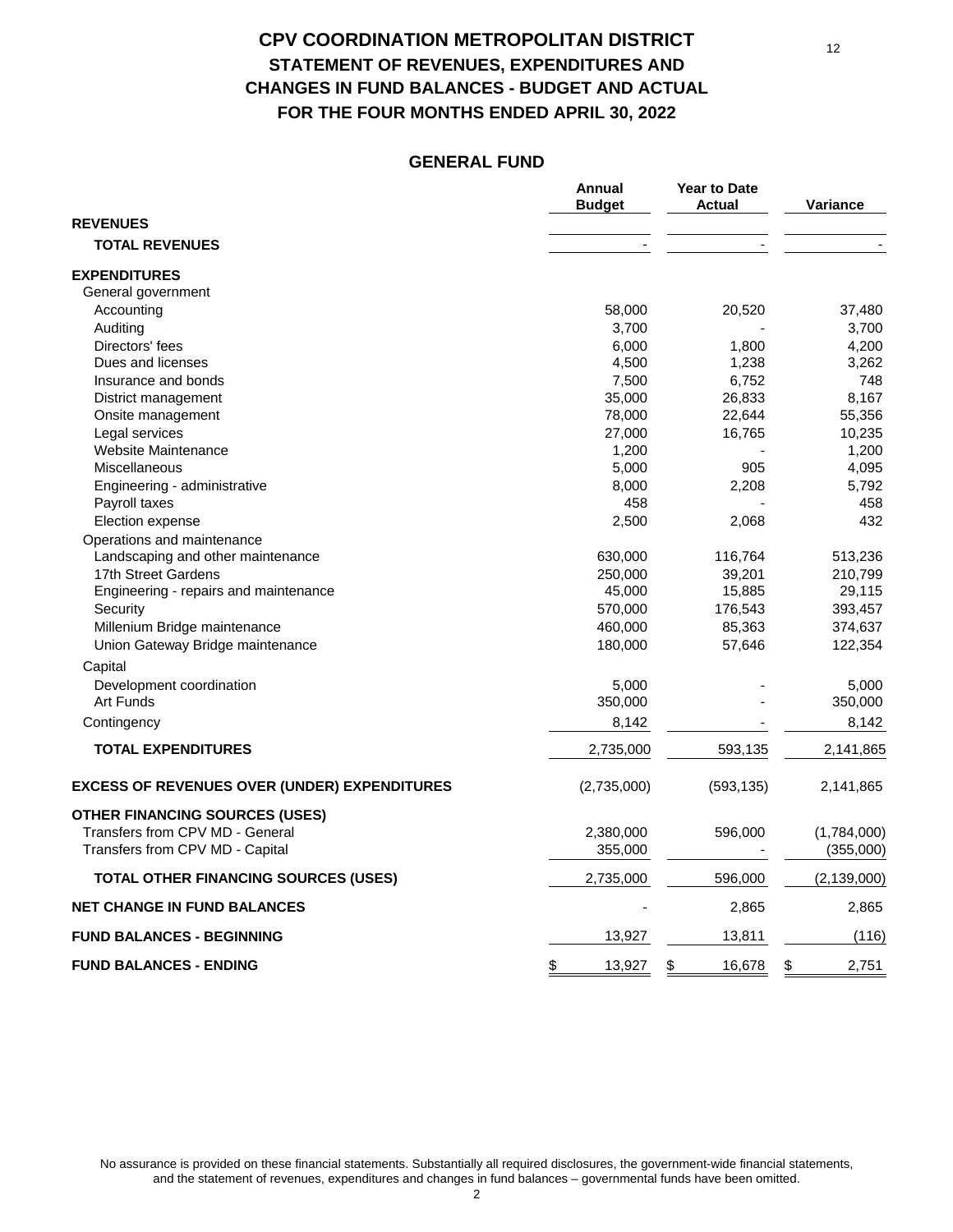**SUPPLEMENTARY INFORMATION**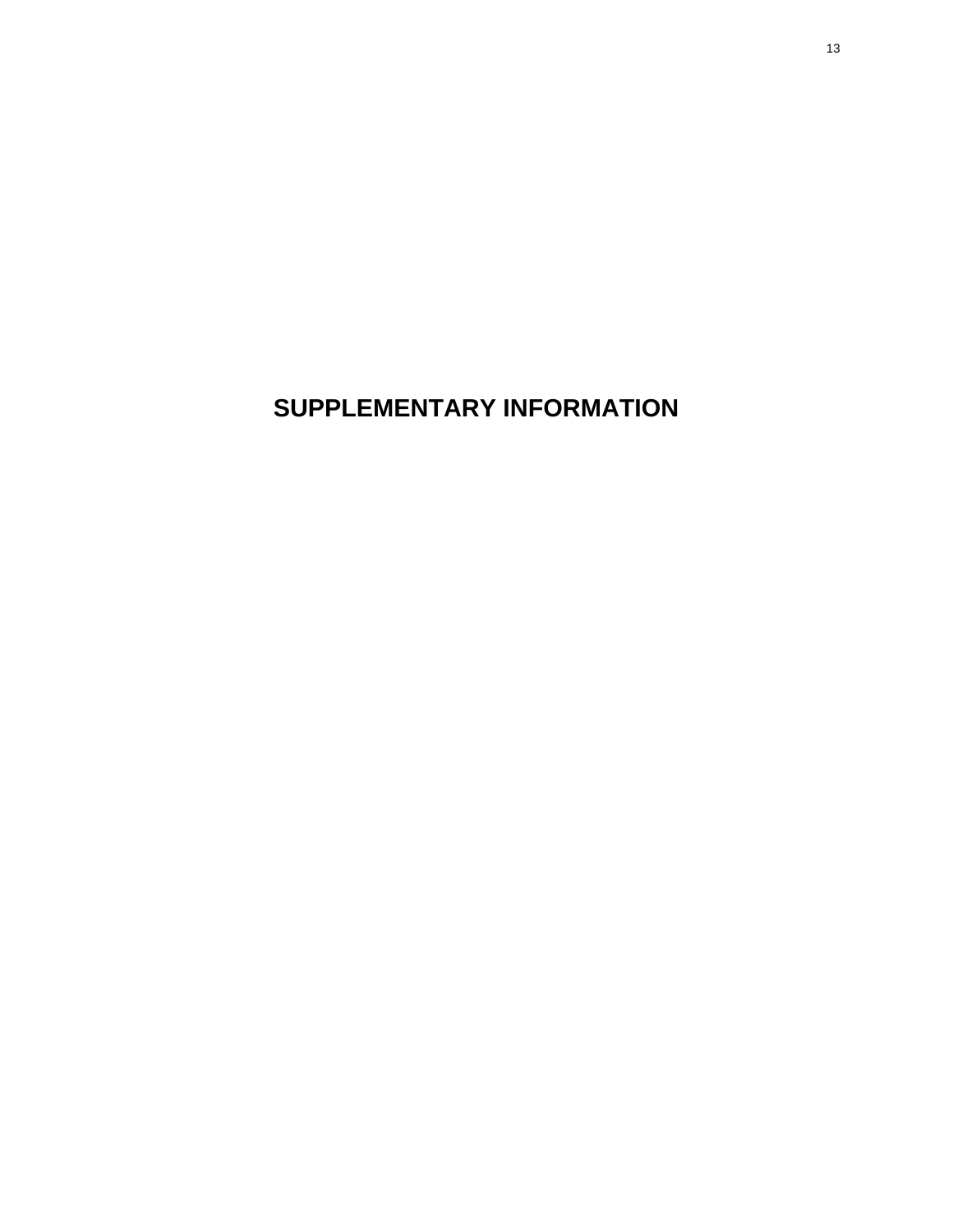#### **CENTRAL PLATTE VALLEY COORDINATION METROPOLITAN DISTRICT 2022 BUDGET SUMMARY OF SIGNIFICANT ASSUMPTIONS**

#### **Services Provided**

The District, a quasi-municipal corporation and a political subdivision of the State of Colorado, was organized by order and decree of the District Court for the County of Denver on February 19, 2013 and is governed pursuant to provisions of the Colorado Special District Act (Title 32, Article 1, Colorado Revised Statues). The District's service area is located in the City and County of Denver (City). The District operates under a Service Plan approved by the City Council on November 26, 2012.

The District was organized to implement a multi-district structure to more effectively accommodate both residential and commercial development within and without the District's physical boundaries.

On February 5, 2013, the District's voters authorized the District to collect, retain, and spend the full amount of all taxes, tax increment revenues, tap fees, park fees, facility fees, service charges, inspection charges, administrative charges, grants or any other fee, rate, toll, penalty, or charges authorized by law or contract to be imposed, collected or received by the District during 2013 and each fiscal year thereafter, such amounts to constitute a voter-approved revenue change and be collected, retained and spent by the District without regard to any spending, revenue-raising, or other limitation.

The District has no power to issue any debt and no authority to impose a mill levy upon any property within or without its boundaries. Rather, the primary source of revenue available to the District is based upon its ability to enter into inter-governmental agreements with other governmental entities (IGAs). The basic nature of these IGAs would be for a governmental entity with taxing or other revenuegenerating authority, such as the Central Platte Valley Metropolitan District (CPV MD) to transfer revenues to the District, which would then use the funds to provide for the operation and maintenance of all of the improvements and the provision of public services not otherwise dedicated to third party entities.

In accordance with its Service Plan, the District is entirely responsible for coordinating the operation and maintenance of all public services and improvements throughout the development. It is anticipated that all capital improvements will be owned and maintained by CPV MD or dedicated to the City or to such other governmental entity as appropriate.

The District has no employees, and all administrative functions are contracted.

The District prepares its budget on the modified accrual basis of accounting in accordance with the requirements of Colorado Revised Statues C.R.S. 29-1-105 using its best estimates as of the date of the budget hearing. These estimates are based on expected conditions and its expected course of actions. The assumptions disclosed herein are those that the District believes are significant to the budget. There will usually be differences between the budget and actual results, because events and circumstances frequently do not occur as expected, and those differences may be material.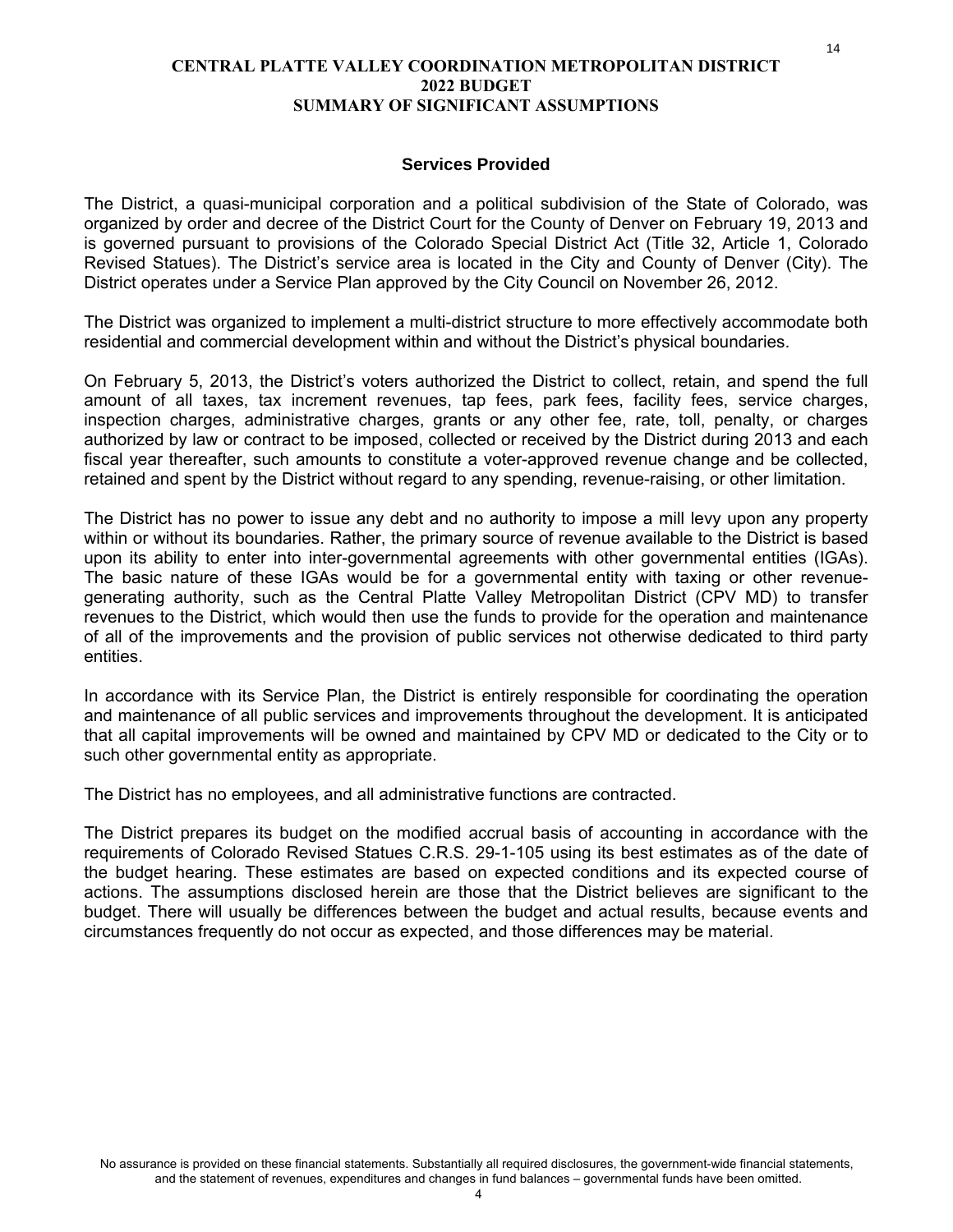#### **CENTRAL PLATTE VALLEY COORDINATION METROPOLITAN DISTRICT 2022 BUDGET SUMMARY OF SIGNIFICANT ASSUMPTIONS**

#### **Revenues**

#### **Intergovernmental Revenue**

On October 8, 2013, the District entered into an intergovernmental agreement (IGA) with Central Platte Valley Metropolitan District (CPV MD). Per this Agreement, payments from CPV MD represent transfers from CPV MD to the District to provide funding for the overall administrative and operating costs for both Districts, as well as to pay administrative capital costs.

During 2022, it is anticipated that the District will receive \$2,735,000 from CPV MD - \$2,380,000 will be used for general government, operations and maintenance expenditures, and \$355,000 will be used for administrative capital costs.

#### **Expenditures**

#### **Administrative and Operational Expenditures**

Administrative expenditures include the services necessary to maintain the District's administrative viability such as accounting and audit, engineering, insurance, legal, management, and meeting expenses. Operational expenditures in 2022 include the security and maintenance of areas within the District and the excluded area, including the 17<sup>th</sup> Street Gardens, Union Gateway Bridge and the Millennium Bridge, fountain, and elevators. These expenditures are based on estimates of the District's Board of Directors and consultants.

#### **Capital Expenditures**

The 2022 anticipated capital expenditures include amounts for art funds and coordination of developer construction within CPV MD as detailed on page 2 of the budget.

#### **Debt and Leases**

The District has no outstanding debt nor any capital or operating leases.

#### **Reserves**

#### **Emergency Reserve**

TABOR requires local governments to establish Emergency Reserves. These reserves must be at least 3% of fiscal year spending. Since all funds received by the District are transferred from CPV MD, an emergency reserve is not reflected in the District's 2022 Budget. Therefore, the Emergency Reserve related to the District's revenue is reported in CPV MD.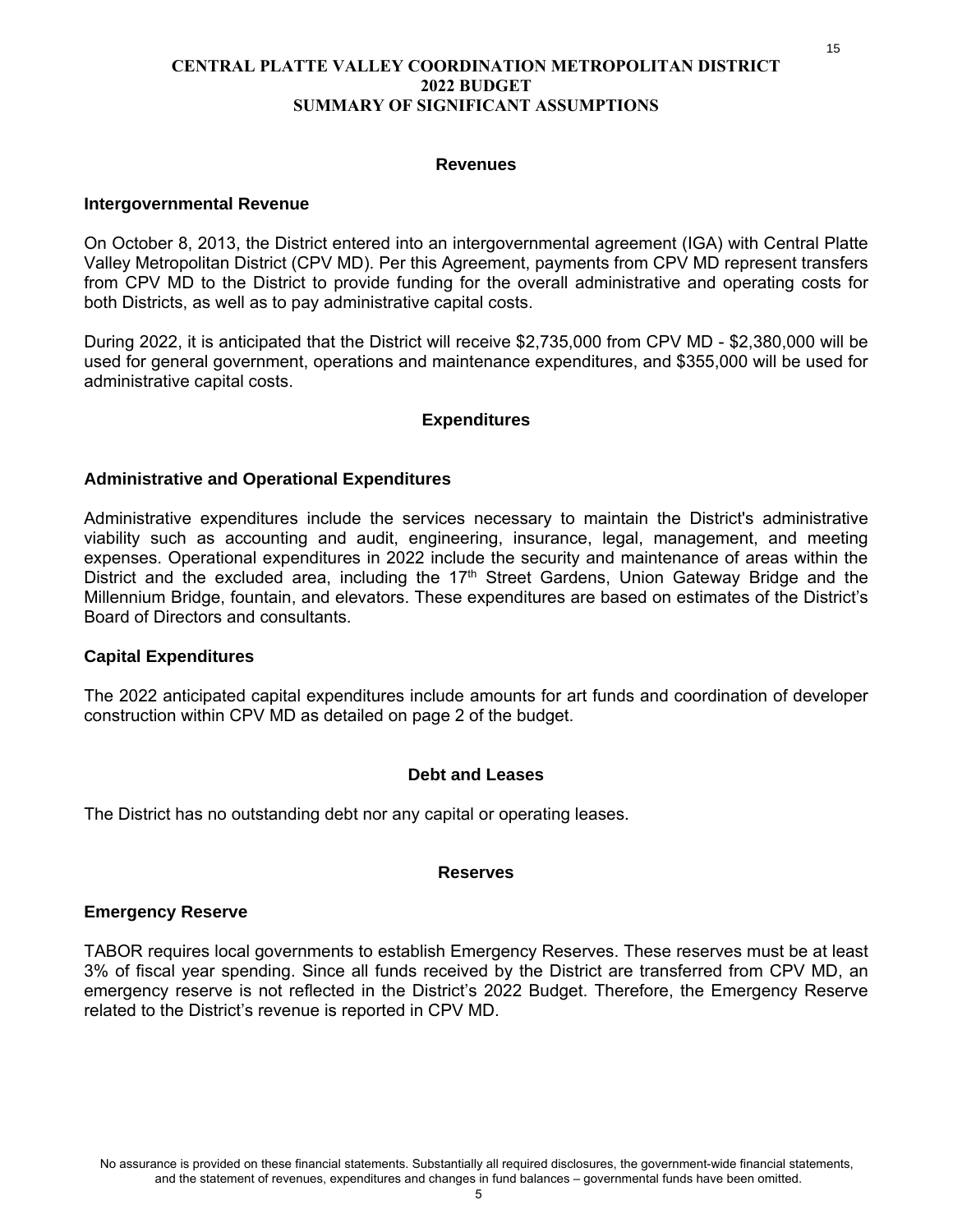# **CENTRAL PLATTE VALLEY COORDINATION METROPOLITAN DISTRICT Schedule of Cash Deposits & Investments April 30, 2022**

**Updated as of June 1, 2022**

|                          |                                            |                            | <b>General</b>  |
|--------------------------|--------------------------------------------|----------------------------|-----------------|
|                          |                                            |                            | Fund            |
|                          | <b>Wells Fargo Bank - Checking Account</b> |                            |                 |
| Balance as of $04/30/22$ |                                            |                            | \$<br>37,156.52 |
| Subsequent activities:   |                                            |                            |                 |
| 05/03/22                 | <b>Transfer from CPVMD</b>                 |                            | 155,000.00      |
| 05/03/22                 | <b>Bill.com Payables</b>                   |                            | (174, 568.17)   |
|                          | <b>Anticipated Vouchers Payable</b>        |                            | (174, 406.58)   |
|                          | Anticipated transfer from CPVMD            |                            | 168,000.00      |
|                          |                                            | <b>Anticipated Balance</b> | 11,181.77       |

6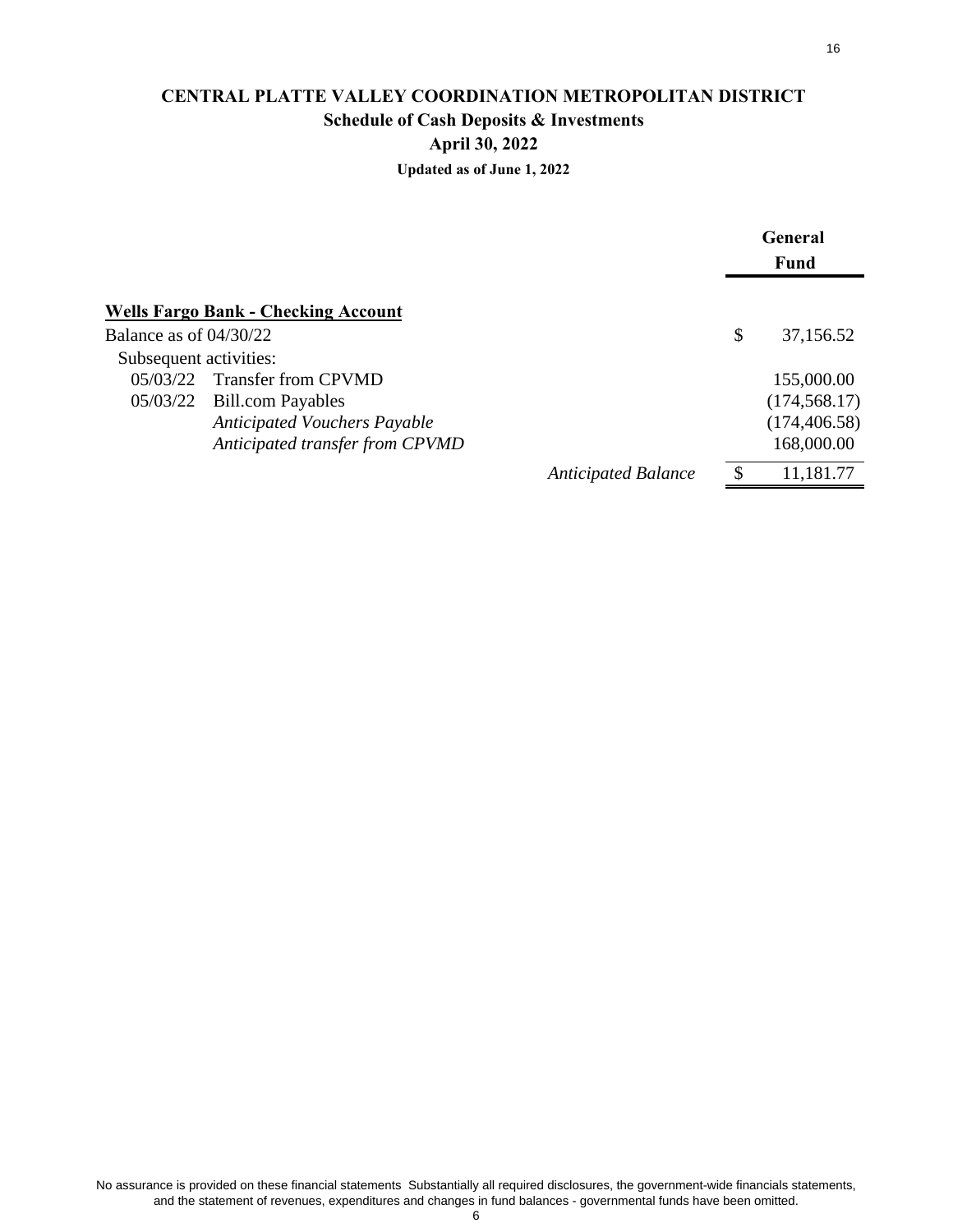#### <span id="page-16-0"></span>**CENTRAL PLATTE VALLEY COORDINATION METROPOLITAN DISTRICT**

#### **Schedule of invoices to be Paid**

**June 1, 2022**

| Vendor                                     | Invoice #                     | Date                       | <b>Approval Status</b> | <b>Payment Status</b> | Open Balance | <b>Total Due</b> |
|--------------------------------------------|-------------------------------|----------------------------|------------------------|-----------------------|--------------|------------------|
| 68 West Engineering                        |                               | 682433 5/18/2022 Approved  |                        | Unpaid                | 18,817.50    | 18,817.50        |
| Century Link                               | 303-436-9655 792 April22      | 4/25/2022 Approved         |                        | Unpaid                | 226.60       |                  |
| Century Link                               | 303-629-9660 658 April22      |                            | $5/4/2022$ Approved    | Unpaid                | 90.95        | 317.55           |
| CliftonLarsonAllen LLP                     |                               | 3280157 4/30/2022 Approved |                        | Unpaid                | 9,702.42     |                  |
| CliftonLarsonAllen LLP                     |                               | 3279424 4/30/2022 Approved |                        | Unpaid                | 4,823.78     | 14,526.20        |
| Consolidated Services Group, LLC           | 22-212                        | 5/13/2022 Approved         |                        | Unpaid                | 2,280.00     | 2,280.00         |
| <b>Denver Commercial Property Services</b> |                               | 211979 4/30/2022 Approved  |                        | Unpaid                | 873.00       |                  |
| <b>Denver Commercial Property Services</b> |                               | 211980 5/18/2022 Approved  |                        | Unpaid                | 873.00       | 1,746.00         |
| <b>DENVER WATER</b>                        | 0592267648-May22              | 5/12/2022 Approved         |                        | Unpaid                | 17.20        |                  |
| <b>DENVER WATER</b>                        | 4661150000-May22              | 5/12/2022 Approved         |                        | Unpaid                | 17.20        |                  |
| <b>DENVER WATER</b>                        | 8489380088-May22              | 5/12/2022 Approved         |                        | Unpaid                | 51.76        |                  |
| <b>DENVER WATER</b>                        | 4987054226-May22              | 5/12/2022 Approved         |                        | Unpaid                | 126.64       |                  |
| <b>DENVER WATER</b>                        | 8291430350-May22              | 5/12/2022 Approved         |                        | Unpaid                | 40.24        |                  |
| <b>DENVER WATER</b>                        | 3804050000-May22              | 5/12/2022 Approved         |                        | Unpaid                | 163.86       | 416.90           |
| Downtown Denver BID                        | SEC-33821-22                  | 4/26/2022 Approved         |                        | Unpaid                | 9,296.82     |                  |
| Downtown Denver BID                        | SEC-33856-22                  | 4/28/2022 Approved         |                        | Unpaid                | 9,688.22     |                  |
| Downtown Denver BID                        | CM-33963-22                   | 5/16/2022 Approved         |                        | Unpaid                | 35,496.00    | 54,481.04        |
| East West Urban Management                 | Reimb 3/22                    | 3/31/2022 Approved         |                        | Unpaid                | 29.75        |                  |
| East West Urban Management                 | 04/22 MB                      | 4/30/2022 Approved         |                        | Unpaid                | 4,514.98     |                  |
| East West Urban Management                 | 04/22 Mgmt Fee                | 4/30/2022 Approved         |                        | Unpaid                | 5,661.05     |                  |
| East West Urban Management                 | 04/22 UG                      | 4/30/2022 Approved         |                        | Unpaid                | 3,677.98     |                  |
| East West Urban Management                 | Reimb 4/22                    | 4/30/2022 Approved         |                        | Unpaid                | 21.80        | 13,905.56        |
| Genesis Landscape & Irrigation             |                               | 110 5/12/2022 Approved     |                        | Unpaid                | 1,800.00     |                  |
| Genesis Landscape & Irrigation             |                               | 111 5/12/2022 Approved     |                        | Unpaid                | 2,850.00     |                  |
| Genesis Landscape & Irrigation             |                               | 116 5/18/2022 Approved     |                        | Unpaid                | 293.00       |                  |
| Genesis Landscape & Irrigation             |                               | 115 5/18/2022 Approved     |                        | Unpaid                | 2,420.00     |                  |
| Genesis Landscape & Irrigation             |                               | 114 5/18/2022 Approved     |                        | Unpaid                | 2,310.00     | 9,673.00         |
| JT Specialty Services                      | 21847                         |                            | 5/5/2022 Approved      | Unpaid                | 700.00       | 700.00           |
| Ladies Fancywork Society                   |                               | 1703 5/31/2022 Approving   |                        | Unpaid                | 6,750.00     | 6,750.00         |
| LONG Building Technologies, Inc            | SCPAY005727C                  | 4/25/2022 Approved         |                        | Unpaid                | 984.00       | 984.00           |
| MGT LANDSCAPING                            |                               | 14383 5/18/2022 Approved   |                        | Unpaid                | 3,689.00     | 3,689.00         |
| Miller and Associates Law Offices          |                               | 139 4/30/2022 Approved     |                        | Unpaid                | 7,526.00     | 7,526.00         |
| Orkin Denver Commercial                    | 227876413                     |                            | 5/2/2022 Approved      | Unpaid                | 150.00       | 150.00           |
| Reflection Windows & Doors LLC             |                               | 87260 4/26/2022 Approved   |                        | Unpaid                | 500.00       |                  |
| Reflection Windows & Doors LLC             |                               | 87263 4/26/2022 Approved   |                        | Unpaid                | 500.00       | 1,000.00         |
| <b>Riverfront Park Association</b>         | 9893653131                    |                            | $1/1/2022$ Approved    | Unpaid                | 44.64        |                  |
| <b>Riverfront Park Association</b>         | 9898131418 2/17/2022 Approved |                            |                        | Unpaid                | 80.09        |                  |
| <b>Riverfront Park Association</b>         | 9900383789                    |                            | 3/7/2022 Approved      | Unpaid                | 75.83        |                  |
| <b>Riverfront Park Association</b>         | Allstream 18318256            | 4/11/2022 Approved         |                        | Unpaid                | 95.06        |                  |
| <b>Riverfront Park Association</b>         | 9902687667 4/17/2022 Approved |                            |                        | Unpaid                | 80.06        |                  |
| <b>Riverfront Park Association</b>         | Sec04/04-04/17/22             | 4/17/2022 Approved         |                        | Unpaid                | 450.00       |                  |
| <b>Riverfront Park Association</b>         | Sec04/04/22-04/17/22          | 4/19/2022 Approved         |                        | Unpaid                | 10,350.00    |                  |
| <b>Riverfront Park Association</b>         | Sec04/18-05/01/22             |                            | 5/1/2022 Approved      | Unpaid                | 12,525.00    |                  |
| <b>Riverfront Park Association</b>         | 9905013008                    |                            | 5/1/2022 Approved      | Unpaid                | 80.03        | 23,780.71        |
| Stealth Monitoring Inc                     | IN 298506                     | 4/26/2022 Approved         |                        | Unpaid                | 250.00       |                  |
| Stealth Monitoring Inc                     | IN298394                      | 4/27/2022 Approved         |                        | Unpaid                | 188.00       |                  |
| Stealth Monitoring Inc                     | IN299190                      |                            | 5/1/2022 Approved      | Unpaid                | 5,380.00     |                  |
| Stealth Monitoring Inc                     | IN300205                      |                            | 5/2/2022 Approved      | Unpaid                | 250.00       | 6,068.00         |
| TK Elevator Corporation                    | 6000535454M1                  |                            | $1/1/2022$ Approved    | Unpaid                | 1,745.66     |                  |
| TK Elevator Corporation                    | 3006570937                    |                            | 5/1/2022 Approved      | Unpaid                | 870.47       |                  |
| <b>TK Elevator Corporation</b>             | 3006570854                    |                            | 5/1/2022 Approved      | Unpaid                | 870.42       | 3,486.55         |
| Utility Notification Center of Colorado    | 222040360 4/30/2022 Approved  |                            |                        | Unpaid                | 172.90       | 172.90           |
| <b>Xcel Energy</b>                         | 53-2026712-7 May22            |                            | 5/2/2022 Approved      | Unpaid                | 794.10       |                  |
| <b>Xcel Energy</b>                         | 53-9105366-22 May22           | 5/11/2022 Approved         |                        | Unpaid                | 1,777.16     |                  |
| <b>Xcel Energy</b>                         | 53-0010034496-2 May22         | 5/11/2022 Approved         |                        | Unpaid                | 142.76       |                  |
| <b>Xcel Energy</b>                         | 53-2026711-6 May22            | 5/12/2022 Approved         |                        | Unpaid                | 1,221.65     | 3,935.67         |
| <b>Grand Total</b>                         |                               |                            |                        |                       | 174,406.58   | 174,406.58       |

No assurance is provided on these financial statements Substantially all required disclosures, the government-wide financials statements, and the statement of revenues, expenditures and changes in fund balances - governmental funds have been omitted.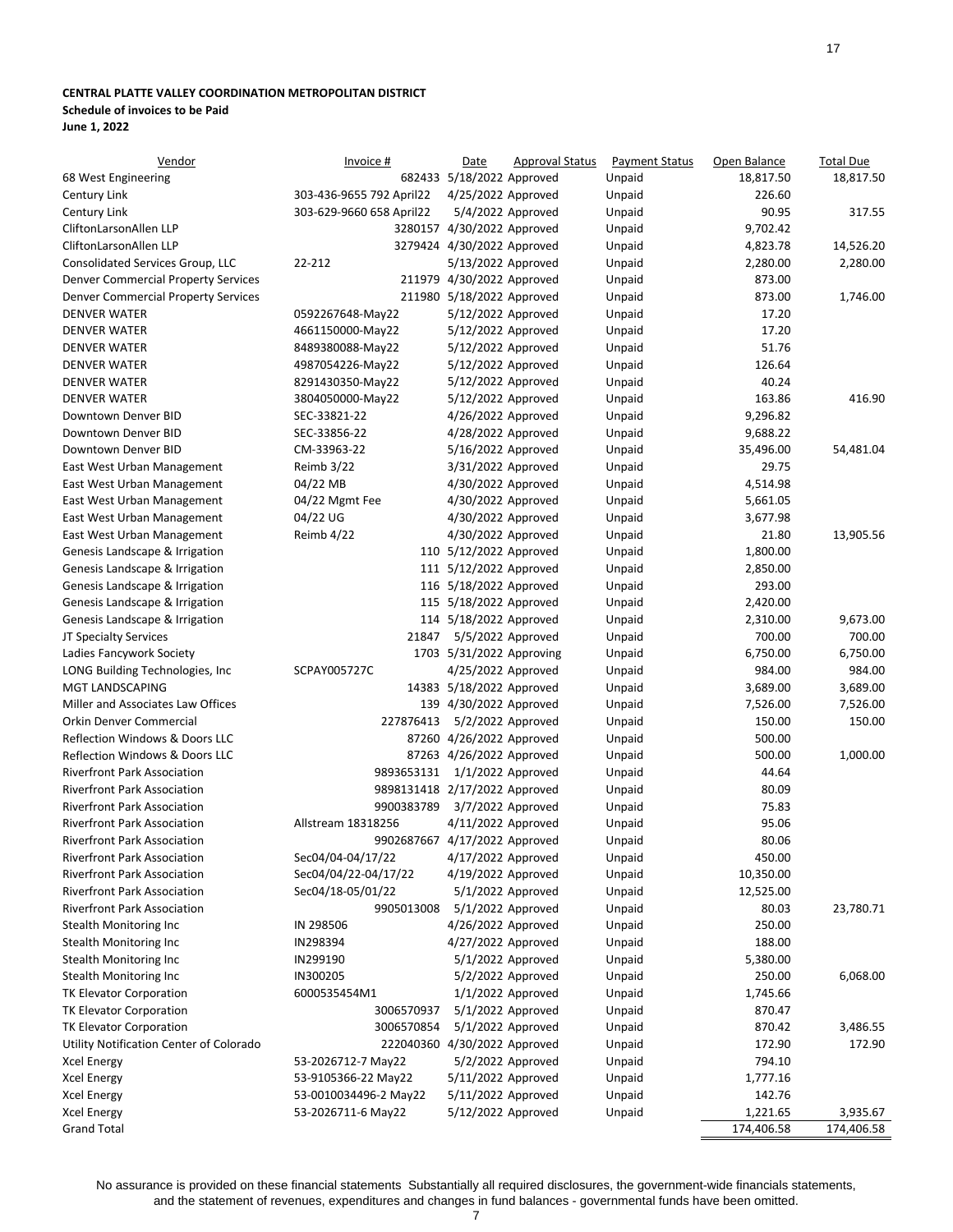|          |                                          |                                      | <b>Schedule of Maintenance Costs</b> |                          |               |                             |                  | 18                          |
|----------|------------------------------------------|--------------------------------------|--------------------------------------|--------------------------|---------------|-----------------------------|------------------|-----------------------------|
|          |                                          |                                      |                                      | 2021                     | 2022          | 4/30/22                     | 2022             | <b>Budget</b>               |
|          |                                          |                                      |                                      | Actual                   | <b>Budget</b> | Actual                      | <b>Estimated</b> | Variance                    |
|          |                                          |                                      |                                      |                          |               |                             |                  |                             |
| Acct No. | Account Name:                            | Vendor/Description                   | <b>Notes</b>                         |                          |               |                             |                  |                             |
|          |                                          |                                      |                                      |                          |               |                             |                  |                             |
| 107606   |                                          | Denver Police - Off Duty             |                                      | 227,049                  | 215,000       | 96.407                      | 215,000          |                             |
|          |                                          | <b>DDPBID Security</b>               |                                      | 221,944                  | 210,000       | 65,775                      | 210,000          | $\sim$                      |
|          |                                          | <b>Stealth Monitoring</b>            |                                      | 41,776                   | 45,000        | 14,361                      | 45,000           | $\sim$                      |
|          |                                          | <b>Additional Security</b>           |                                      |                          | 100,000       | $\overline{\phantom{a}}$    | 100,000          | $\overline{\phantom{a}}$    |
|          |                                          |                                      |                                      | 490,769                  | 570,000       | 176,543                     | 570,000          | $\overline{\phantom{a}}$    |
|          | <b>Landscaping and Other Maintenance</b> |                                      |                                      |                          |               |                             |                  |                             |
| 107585   | Landscaping and repairs                  | WPS/Genesis                          | Annual contract                      | 38,442                   | 68,000        | 4,115                       | 68,000           | $\mathcal{L}_{\mathcal{A}}$ |
| 107584   |                                          | Landscaping - Tree maintenance       | DDBID/68 West                        | 20,936                   | 20,000        | 11,294                      | 20,000           | $\sim$                      |
| 107584   |                                          | Landscaping - Tree replacement       |                                      |                          | 90,000        | $\sim$                      | 90,000           | $\sim$                      |
| 107586   |                                          | Other - Irrigation and other repairs |                                      | 6,225                    | 3,000         | $\sim$                      | 3,000            | $\sim$                      |
| 107587   | Lighting                                 | Xcel                                 | Pedestrian lights                    | 11,324                   | 12,000        | 3,079                       | 12,000           | $\overline{\phantom{a}}$    |
| 107588   | General maintenance/cleanup              | <b>DDPBID</b>                        | Base contract                        | 231,192                  | 220,000       | 80,022                      | 220,000          | $\sim$                      |
|          |                                          | Other                                | Encore                               | 17,666                   | 9,000         | $\overline{a}$              | 9.000            | $\sim$                      |
| 107593   |                                          | Snow removal                         | <b>DDBID</b>                         | 6,772                    | 40,000        | 7,181                       | 40,000           | $\sim$                      |
| 107589   | Irrigation                               | Denver Water                         |                                      | 5,217                    | 6,000         | 418                         | 6,000            | $\overline{\phantom{a}}$    |
| 107590   | Fossil filters                           | Komac                                | Base contract - 55% to District      | 23,374                   | 24,000        | 4,596                       | 24,000           | $\sim$                      |
|          |                                          | Komac                                | Replacement                          |                          | 20,000        |                             | 20,000           | $\sim$                      |
| 107592   | Storm drainage                           | Annual storm drainage                | 2 locations                          | 2,688                    | 2,000         | 1,386                       | 2,000            | $\sim$                      |
| 107591   | Other                                    | Gallegos/MGT                         | Granite repairs                      | 76,705                   | 80,000        | 4,673                       | 80,000           | $\sim$                      |
|          |                                          | Seasonal Lighting                    |                                      | $\sim$                   | 30,000        |                             | 30,000           |                             |
|          |                                          | Contingency                          |                                      |                          | 6,000         |                             | 6,000            | $\sim$                      |
|          |                                          |                                      |                                      | 440,541                  | 630,000       | 116,764                     | 630,000          | $\sim$                      |
|          | <b>17th Street Gardens</b>               |                                      |                                      |                          |               |                             |                  |                             |
| 107810   | Landscaping                              | Landscape design/renovations         | Includes temporary fencing           | 26,465                   | 60,000        | 2,700                       | 60,000           | $\overline{\phantom{a}}$    |
|          |                                          | Western Proscape - annual contract   |                                      | 13,512                   | 23,000        | $\mathcal{L}^{\mathcal{A}}$ | 23,000           | $\overline{\phantom{a}}$    |
| 107812   | Repairs and maintenance                  | <b>DDBID</b>                         |                                      | 61,630                   | 52,000        | 15,869                      | 52,000           | $\overline{\phantom{a}}$    |
|          |                                          | Other repairs and maintenance        | 68 West/Orkin                        | 31,581                   | 7,000         | 13,358                      | 7,000            | $\sim$                      |
|          |                                          | Seasonal lighting                    |                                      | 6,600                    | 10,000        |                             | 10,000           |                             |
|          |                                          | Activation                           |                                      | $\overline{\phantom{a}}$ | $\sim$        | 7,250                       | 50,000           | (50,000)                    |
|          |                                          | Other                                | Musicians                            | 40,508                   | 90,000        | $\overline{\phantom{a}}$    | 40,000           | 50,000                      |
| 107811   | Irrigation                               | Denver Water                         | 35% of 1678 Chestnut Place           | 890                      | 8,000         | 24                          | 8,000            | $\sim$                      |
|          |                                          |                                      |                                      | 181,186                  | 250,000       | 39,201                      | 250,000          |                             |

No assurance is provided on these financial statements Substantially all required disclosures, the government-wide financials statements,<br>and the statement of revenues, expenditures and changes in fund balances - governmen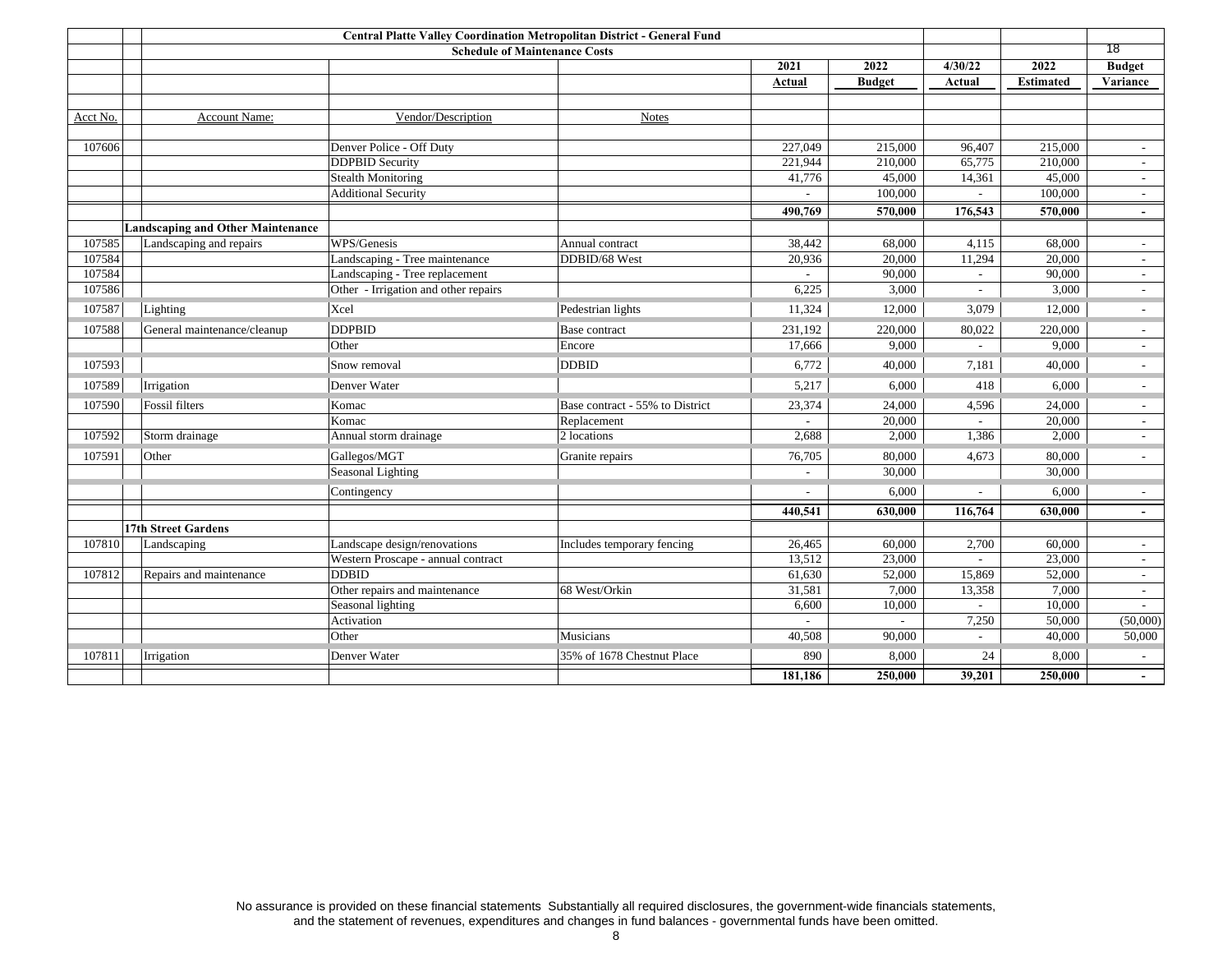|          |                                 | <b>Schedule of Maintenance Costs</b> |                                   |                          |               |                          |                  | 19                        |
|----------|---------------------------------|--------------------------------------|-----------------------------------|--------------------------|---------------|--------------------------|------------------|---------------------------|
|          |                                 |                                      |                                   | 2021                     | 2022          | 4/30/22                  | 2022             | <b>Budget</b>             |
|          |                                 |                                      |                                   | Actual                   | <b>Budget</b> | Actual                   | <b>Estimated</b> | Variance                  |
|          |                                 |                                      |                                   |                          |               |                          |                  |                           |
| Acct No. | Account Name:                   | Vendor/Description                   | <b>Notes</b>                      |                          |               |                          |                  |                           |
|          | Millennium Bridge/Mall/Fountain |                                      |                                   |                          |               |                          |                  |                           |
| 107601   | General Maintenance/Cleanup     | <b>EWUM/RPA</b>                      |                                   | 40,479                   | 40,000        | 15,377                   | 40,000           | $\sim$                    |
|          |                                 | DDPBID - Bridge maintenance          |                                   | 71,927                   | 63,000        | 18,636                   | 63,000           | $\sim$                    |
|          |                                 | Other                                |                                   | 897                      | 1,000         |                          | 1.000            | $\overline{\phantom{a}}$  |
| 107602   | Elevator                        | ThyssenKrupp                         | Maintenance contract              | 10,959                   | 12,000        | 3,480                    | 12,000           | $\mathbb{R}^{\mathbb{Z}}$ |
|          |                                 | ThyssenKrupp                         | Other repairs                     | 23,470                   | 15,000        | 11,031                   | 15,000           | $\sim$                    |
|          |                                 | Other repairs                        | Gallegos/RPA                      | 923                      | 5,000         |                          | 5,000            | $\sim$                    |
|          |                                 | JT Specialty Services                | Graffiti                          | 2,795                    | 5,000         | 1,335                    | 5,000            | $\sim$                    |
|          |                                 | Long Mechanical                      |                                   | 9,261                    | 6,000         | 6,072                    | 12,000           | (6,000)                   |
|          |                                 | <b>Reflection Windows</b>            | Housing glass cleaning            | 5,500                    | 6,000         | 2,500                    | 6,000            | $\sim$                    |
|          |                                 | Fire Alarm system                    |                                   | 1,080                    | 1,000         | $\sim$                   | 1,000            | $\sim$                    |
|          |                                 | Integra phone charges                |                                   | $\sim$                   |               | 1,441                    | 2,200            | (2,200)                   |
|          |                                 | Elevator permits/inspections         |                                   | $\overline{\phantom{a}}$ | 1.000         | 350                      | 1.000            | $\overline{\phantom{a}}$  |
| 107603   | Lighting                        | Xcel                                 | 16th Street A&B - Power to bridge | 16,280                   | 16,000        | 4,150                    | 16,000           | $\overline{a}$            |
| 107604   | Irrigation                      | 16th Street Fountain                 |                                   | 2,548                    | 5,000         | 219                      | 5,000            | $\sim$                    |
|          |                                 | Promenade Lofts/Western Proscapes    |                                   | 2,022                    | 100           | $\overline{\phantom{0}}$ | 100              | $\sim$                    |
| 107605   | Snow removal                    | <b>DDPBID</b>                        |                                   | 3,571                    | 15,000        | 3,667                    | 15,000           | $\overline{a}$            |
| 107609   | Other                           | 68 West - Bridge maintenance         |                                   | 41,748                   | 40,000        | 11,679                   | 40,000           | $\sim$                    |
|          |                                 | <b>Western Proscapes</b>             |                                   | 5,732                    |               |                          |                  | $\overline{\phantom{a}}$  |
|          |                                 | Encore Electric/Mathias/Connect      |                                   | 3,351                    | 5,000         | 4,814                    | 10,000           | (5,000)                   |
|          |                                 | Fountain repair/deck repairs         |                                   | 8,516                    | 5,000         | 612                      | 5,000            | $\overline{a}$            |
|          |                                 | Gallegos                             |                                   | 6,504                    | 5,000         | $\sim$                   | 5,000            | $\sim$                    |
|          |                                 | Millennium Bridge inspection         |                                   | 54,517                   | 9,000         | $\overline{\phantom{0}}$ | 9,000            | $\overline{\phantom{a}}$  |
|          |                                 | Wood refinishing                     | Railing and benches               | 181                      |               | $\overline{\phantom{a}}$ |                  | $\overline{\phantom{a}}$  |
|          |                                 | <b>Bridge painting</b>               |                                   | $\overline{\phantom{a}}$ | 200,000       | $\sim$                   | 200,000          | $\sim$                    |
|          |                                 | Contingency                          |                                   | $\overline{a}$           | 4,900         | $\overline{\phantom{0}}$ | 4,900            | $\sim$                    |
|          |                                 |                                      |                                   | 312,261                  | 460,000       | 85,363                   | 473,200          | (13,200)                  |

No assurance is provided on these financial statements Substantially all required disclosures, the government-wide financials statements,<br>and the statement of revenues, expenditures and changes in fund balances - governmen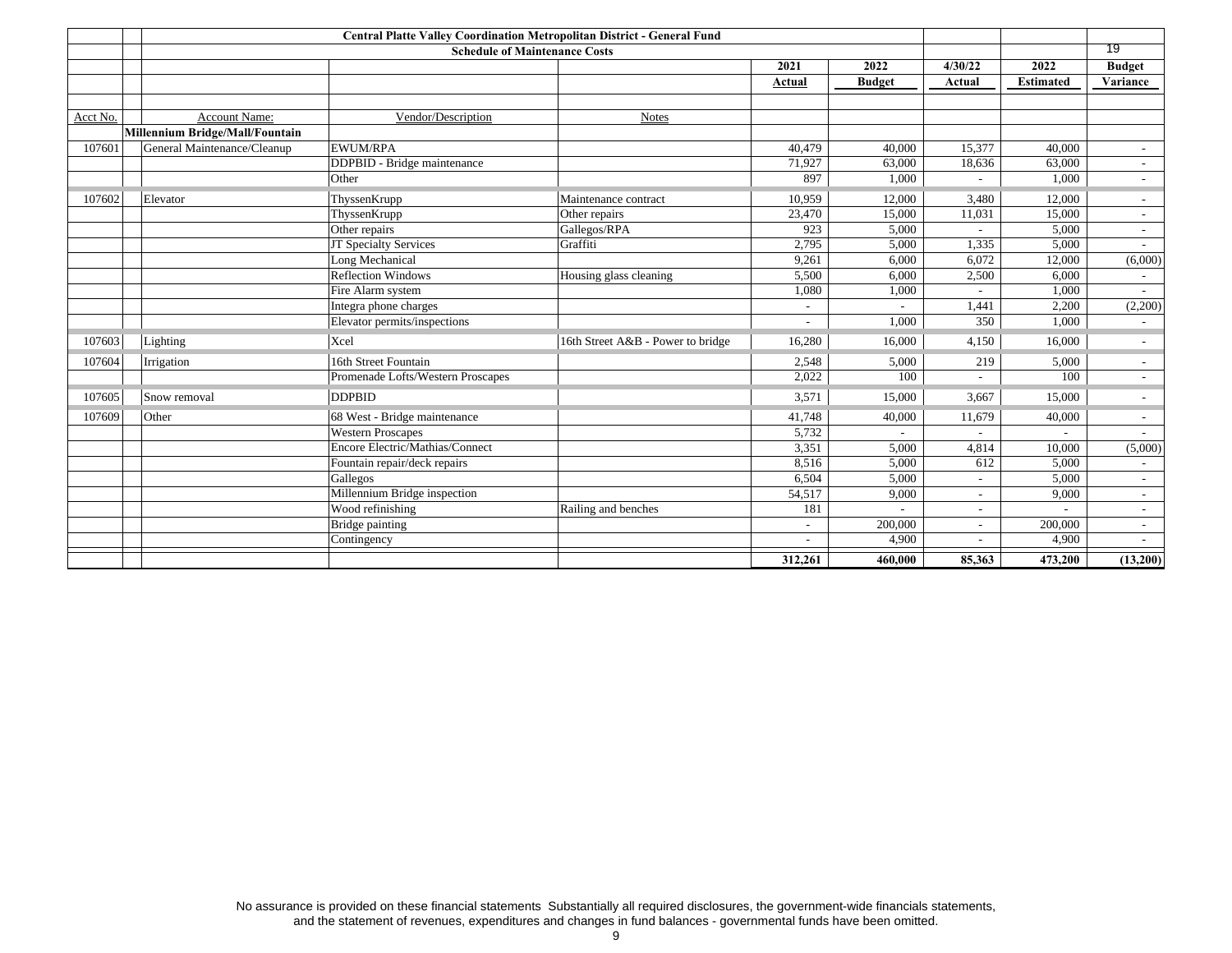|          |                             |                              |                        | 20                       |               |                          |                  |                          |
|----------|-----------------------------|------------------------------|------------------------|--------------------------|---------------|--------------------------|------------------|--------------------------|
|          |                             |                              |                        | 2021                     | 2022          | 4/30/22                  | 2022             | <b>Budget</b>            |
|          |                             |                              |                        | Actual                   | <b>Budget</b> | Actual                   | <b>Estimated</b> | Variance                 |
|          |                             |                              |                        |                          |               |                          |                  |                          |
| Acct No. | Account Name:               | Vendor/Description           | <b>Notes</b>           |                          |               |                          |                  |                          |
|          | <b>Union Gateway Bridge</b> |                              |                        |                          |               |                          |                  |                          |
| 107701   | General Maintenance/Cleanup | <b>EWUM</b>                  |                        | 40.405                   | 38,000        | 12,197                   | 38,000           | $\sim$                   |
|          |                             | DDPBID - Bridge maintenance  |                        | 40,647                   | 36,000        | 11,767                   | 36,000           | $\sim$                   |
|          |                             | Other                        |                        |                          | 3,000         | $\overline{\phantom{a}}$ | 3,000            | $\sim$                   |
| 107702   | Elevator                    | Century Link                 |                        | 3,937                    | 4.000         | 1,272                    | 4,000            | $\overline{\phantom{a}}$ |
|          |                             | ThyssenKrupp                 | Maintenance contract   | 10,116                   | 10,000        | 3,480                    | 10,000           | $\sim$                   |
|          |                             | ThyssenKrupp                 | Other repairs          | 11,870                   | 15,000        | 5,402                    | 15,000           | $\sim$                   |
|          |                             | JT Specialty                 | Graffiti               | 5,980                    | 6,300         | 525                      | 6,300            | $\overline{\phantom{a}}$ |
|          |                             | Long Mechanical              |                        | 750                      | 5,000         | $\sim$                   | 5,000            | $\sim$                   |
|          |                             | <b>Reflection Windows</b>    | Housing glass cleaning | 6,000                    | 6,000         | 2,500                    | 6,000            | $\sim$                   |
|          |                             | Elevator permits/inspections |                        | 700                      | 1,000         | $\sim$                   | 1,000            | $\sim$                   |
|          |                             | Fire Alarm system            |                        | 540                      | 1,500         | $\sim$                   | 1,500            | $\sim$                   |
|          |                             | Other                        |                        | 850                      | 1,500         | $\overline{\phantom{a}}$ | 1,500            | $\sim$                   |
| 107703   | Lighting                    | Xcel                         |                        | 23,870                   | 26,000        | 8,989                    | 26,000           | $\blacksquare$           |
| 107704   | Other                       | Other repairs                | Encore                 | 795                      | 4,000         | $\sim$                   | 4,000            | $\sim$                   |
|          |                             | 68 West - Bridge maintenance |                        | 20,620                   | 15,000        | 11,514                   | 20,000           | (5,000)                  |
|          |                             | Contingency                  |                        | $\overline{\phantom{a}}$ | 7,700         |                          | 7,700            | $\sim$                   |
|          |                             |                              |                        | 167,080                  | 180,000       | 57,646                   | 185,000          | (5,000)                  |
|          |                             |                              |                        |                          |               |                          |                  |                          |
|          |                             |                              |                        | 1,591,837                | 2,090,000     | 475,517                  | 2,108,200        | (18,200)                 |
|          |                             |                              |                        |                          |               |                          |                  |                          |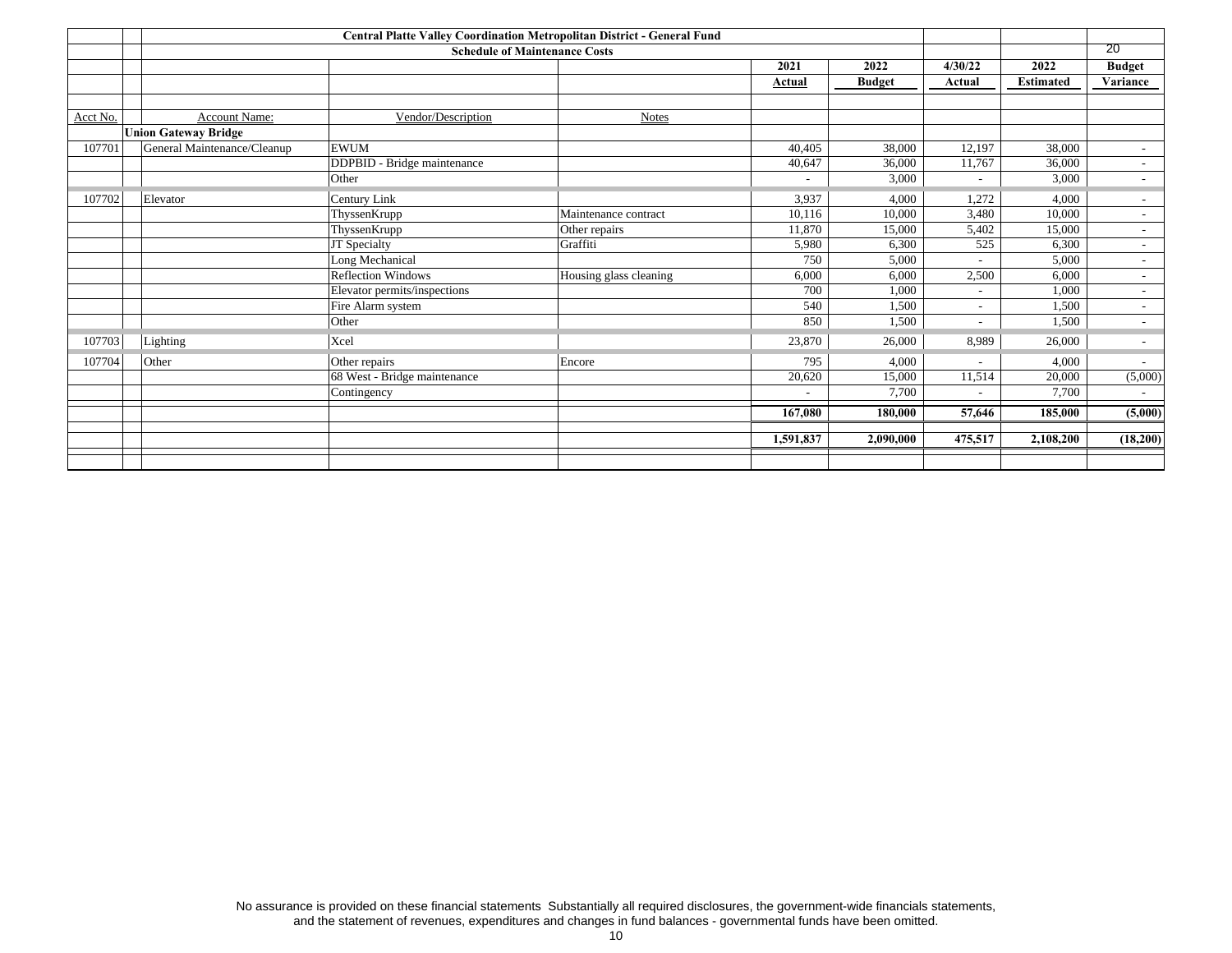<span id="page-20-0"></span>

| From:                           | Kralik, Cole < Cole.Kralik@aus.com>                                                                                                                            |
|---------------------------------|----------------------------------------------------------------------------------------------------------------------------------------------------------------|
| Sent:                           | Tuesday, May 31, 2022 1:40 PM                                                                                                                                  |
| To:                             | zabbia@68west.com; dmiller@ddmalaw.com; jkincaid@eastwestum.com; Jones, Anna; Carlson,<br>Nicholas; Alles, Rachel; Brandenburger, Sandy; bfries@eastwestum.com |
| Cc:                             | Ryan Ertman                                                                                                                                                    |
| Subject:<br><b>Attachments:</b> | [External] 05-31-22 CPVMD Weekly Security Report<br>05-31-22 CPVMD Weekly Security Report.xlsx                                                                 |
|                                 |                                                                                                                                                                |

#### Think Security – This email originated from an external source. Be cautious with any links or attachments. All,

The Allied Security team reported no significant increase in specific logs types. We observed no significant decrease in specific log types. All logs remained consistent with prior weeks.

#### **Map of Encounters**

(Safety, Ambassador, and Outreach) logged by our private security officers this past week by location. The darker color dots indicate increased number of encounters at that location. If the iPhone cannot log a GPS location, it will log the location of the cell phone tower it is connected to, hence some locations appear outside the CPVMD area.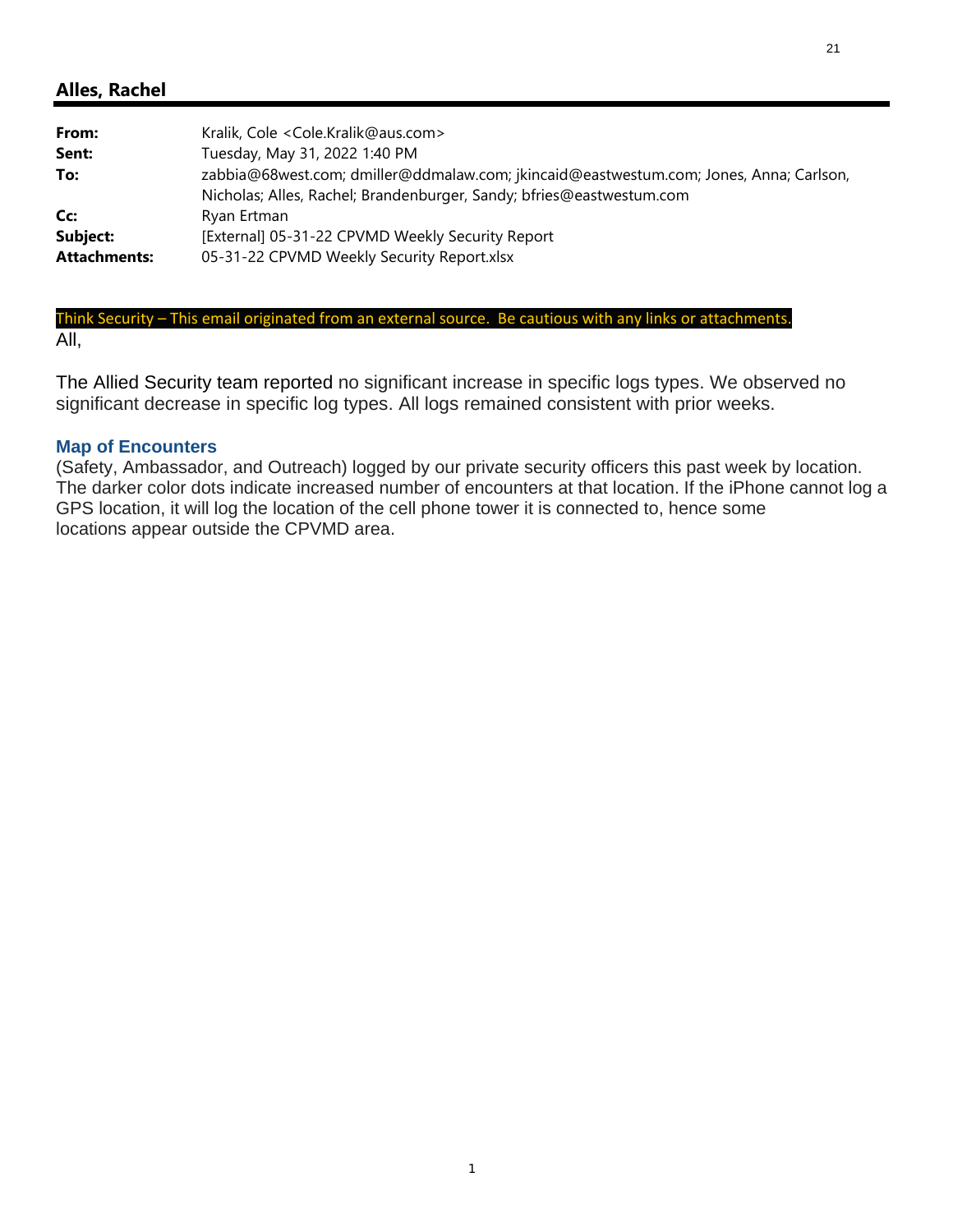

### **Chart of Encounters**

Chart of encounters (Safety, Ambassador, and Outreach) logged by our private security officers this past week (Monday through Sunday) by time of day. Note our shift changes are at 5am and 3pm, this is when outgoing officers brief incoming officers.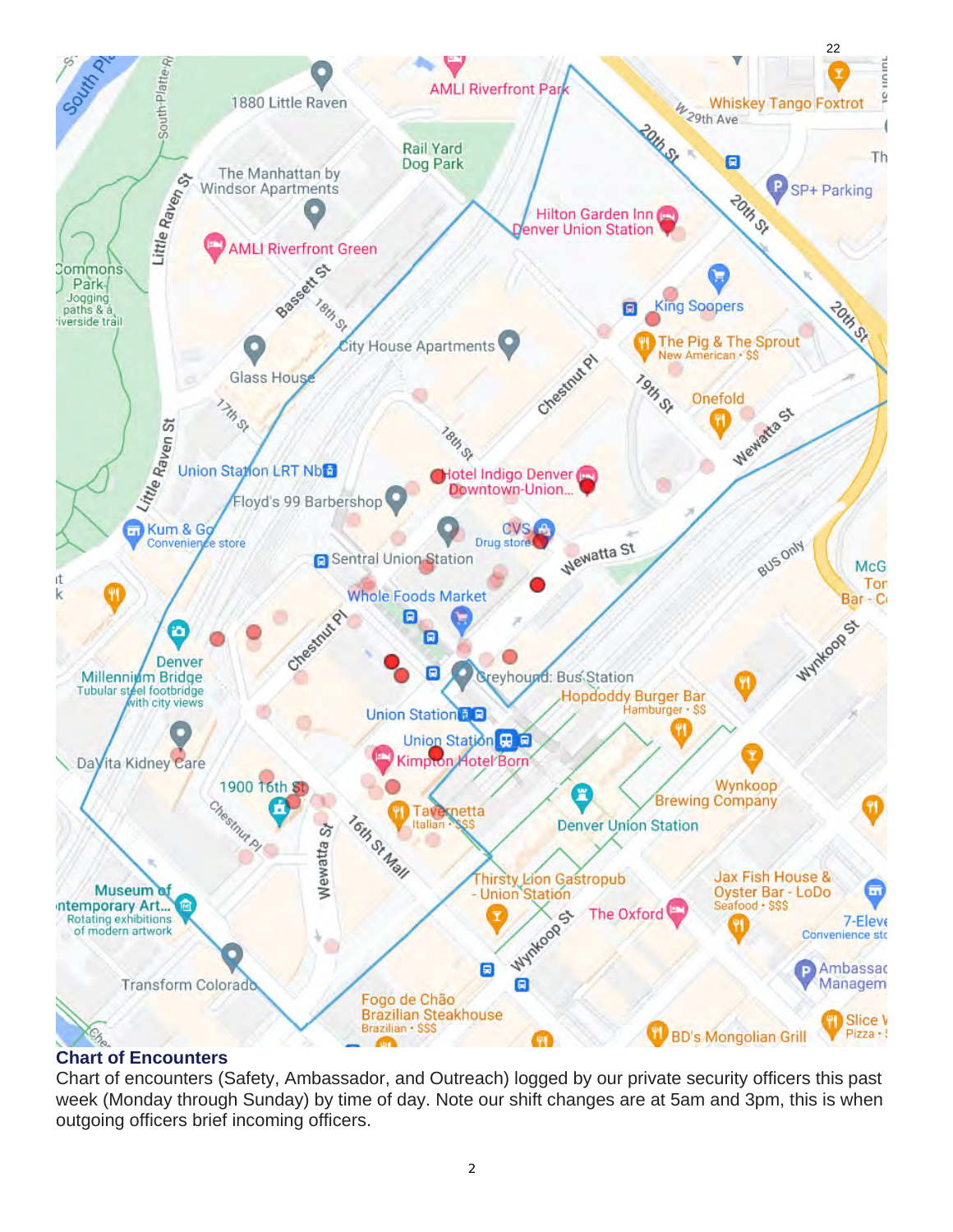# **HOURLY ACTIVITY**



#### Cole Kralik DDBID Account Manager

# **Allied Universal** 1515 Arapahoe Street | Tower 3 Suite 100 | Denver, CO 80202 C:720.309.6564 | cole.kralik@aus.com

www.AUS.com



This e-mail transmission and any documents, files or previous e-mail messages attached to it, are confidential and are protected by the attorney-client privilege and/or work product doctrine. Any and all rights to confidentiality and privilege are not waived, and are hereby specifically preserved. If you are not the intended recipient, or a person responsible for delivering it to the intended recipient, you are hereby notified that any review, disclosure, retention, copying, dissemination, distribution or use of any of the information contained in, or attached to this e-mail transmission is STRICTLY PROHIBITED. If you have received this transmission in error, please immediately notify me by return email or by telephone at the above number and delete the original message and its attachments from your system.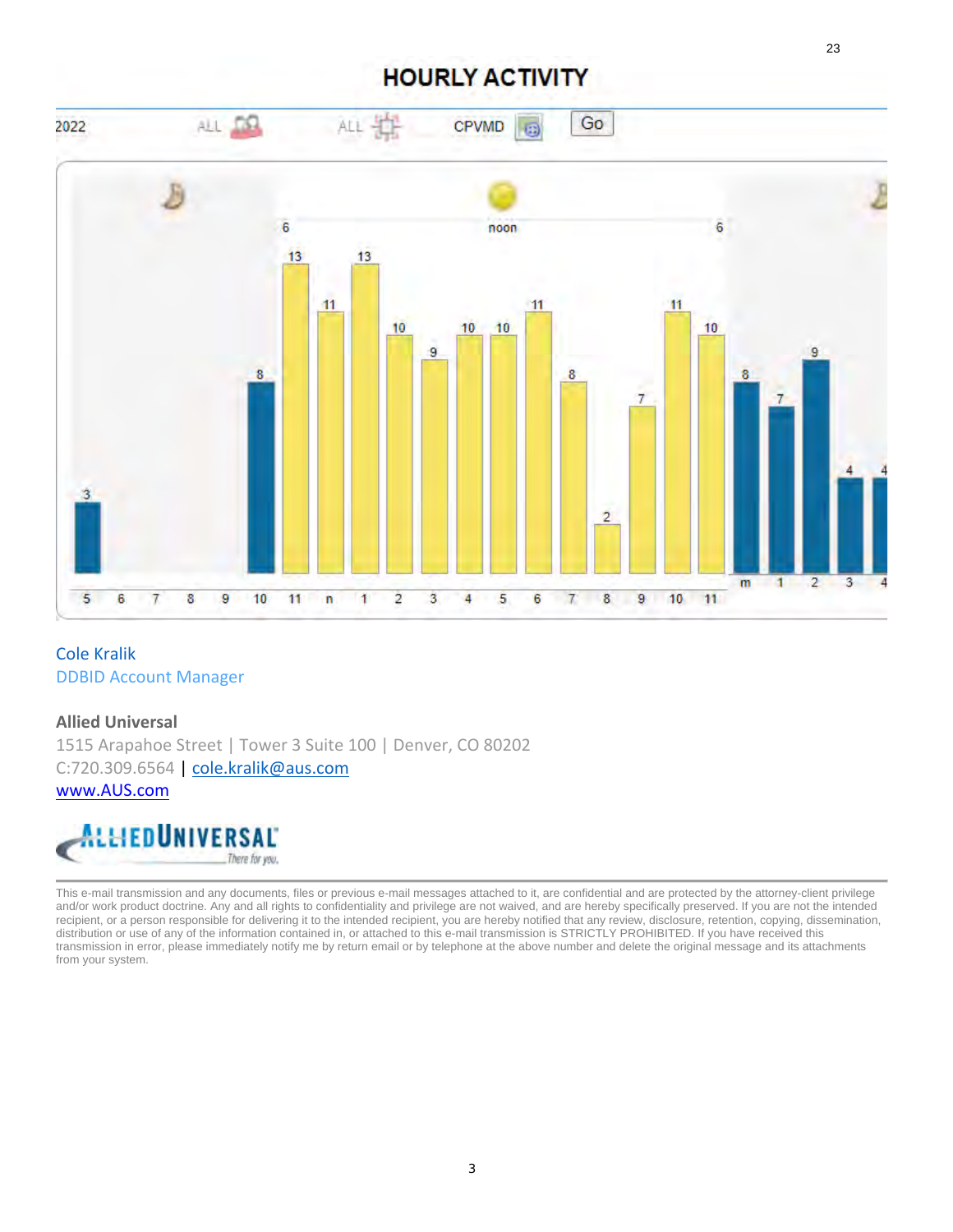|                              |                |                |                  |                  | <b>Allied Universal Security Report</b> |               |              |               |                   |  |
|------------------------------|----------------|----------------|------------------|------------------|-----------------------------------------|---------------|--------------|---------------|-------------------|--|
| <b>Safety</b>                | <b>May 1-7</b> | <b>May8-14</b> | <b>May-15-21</b> | <b>May 22-28</b> | <b>May 29-June 4</b>                    | <b>Totals</b> | <b>YTD</b>   | <b>Wk Ava</b> | <b>Safety</b>     |  |
| Aggressive Panhandling       | 0              | 0              | 0                | 0                |                                         | $\bf{0}$      | 0            | 0             | <b>Ambassador</b> |  |
| Assault                      | $\Omega$       | $\Omega$       | $\Omega$         | $\Omega$         |                                         | $\bf{0}$      |              | $\mathbf{0}$  | Outreach          |  |
| Disturbance                  | 4              | 3              | 5                | 5                |                                         | 17            | 97           | 4             | <b>Officer Fo</b> |  |
| Injury/Illness               | $\Omega$       | $\overline{a}$ | $\mathbf{0}$     | $\overline{a}$   |                                         | 4             | 11           |               |                   |  |
| Park Curfew Violation        | $\mathbf 0$    | 0              | 0                | 0                |                                         | 0             | $\bf{0}$     | $\bf{0}$      |                   |  |
| Public Intoxication          | $\mathbf 0$    | $\Omega$       |                  | $\mathbf{0}$     |                                         |               | 5            | $\Omega$      |                   |  |
| <b>Public Urination</b>      | $\Omega$       | 0              | 0                | $\mathbf 0$      |                                         | $\bf{0}$      | $\mathbf{2}$ | $\mathbf{0}$  |                   |  |
| Public Use of Drugs          | 3              | $\Omega$       | $\overline{a}$   | 5                |                                         | 10            | 32           | 3             |                   |  |
| Trespass                     | 9              | 5              | 6                | 5                |                                         | 25            | 129          | 6             |                   |  |
| Unauthorized Camping         |                | $\overline{a}$ |                  | 3                |                                         | $\mathbf{z}$  | 72           | $\mathbf{2}$  |                   |  |
| Vandalism                    | 0              |                | 2                |                  |                                         | 4             | 39           |               |                   |  |
| <b>Totals</b>                | 17             | 13             | 17               | 21               | $\bf{0}$                                | 68            | 388          |               |                   |  |
| <b>Ambassador</b>            |                |                |                  |                  |                                         |               |              |               |                   |  |
| Assistance (Directions/Info) | 60             | 61             | 59               | 69               |                                         | 249           | 939          | 62            |                   |  |
| <b>Business Checks</b>       | 58             | 55             | 64               | 56               |                                         | 233           | 992          | 58            |                   |  |
| Lost property                | 0              | 0              | 0                | 0                |                                         | $\bf{0}$      | $\mathbf{2}$ | $\bf{0}$      |                   |  |
| <b>Positive Comment</b>      | $\mathbf{0}$   | $\mathbf{0}$   | $\Omega$         | $\mathbf{0}$     |                                         | $\mathbf{0}$  | 9            | $\bf{0}$      |                   |  |
| <b>Totals</b>                | 118            | 116            | 123              | 125              | $\bf{0}$                                | 482           | 1942         |               |                   |  |
| <b>Outreach</b>              |                |                |                  |                  |                                         |               |              |               | <b>Safety</b>     |  |
| <b>Welfare Check</b>         | 11             | 15             | 14               | 17               |                                         | 57            | 259          | 14            |                   |  |
|                              |                |                |                  |                  |                                         |               |              |               |                   |  |

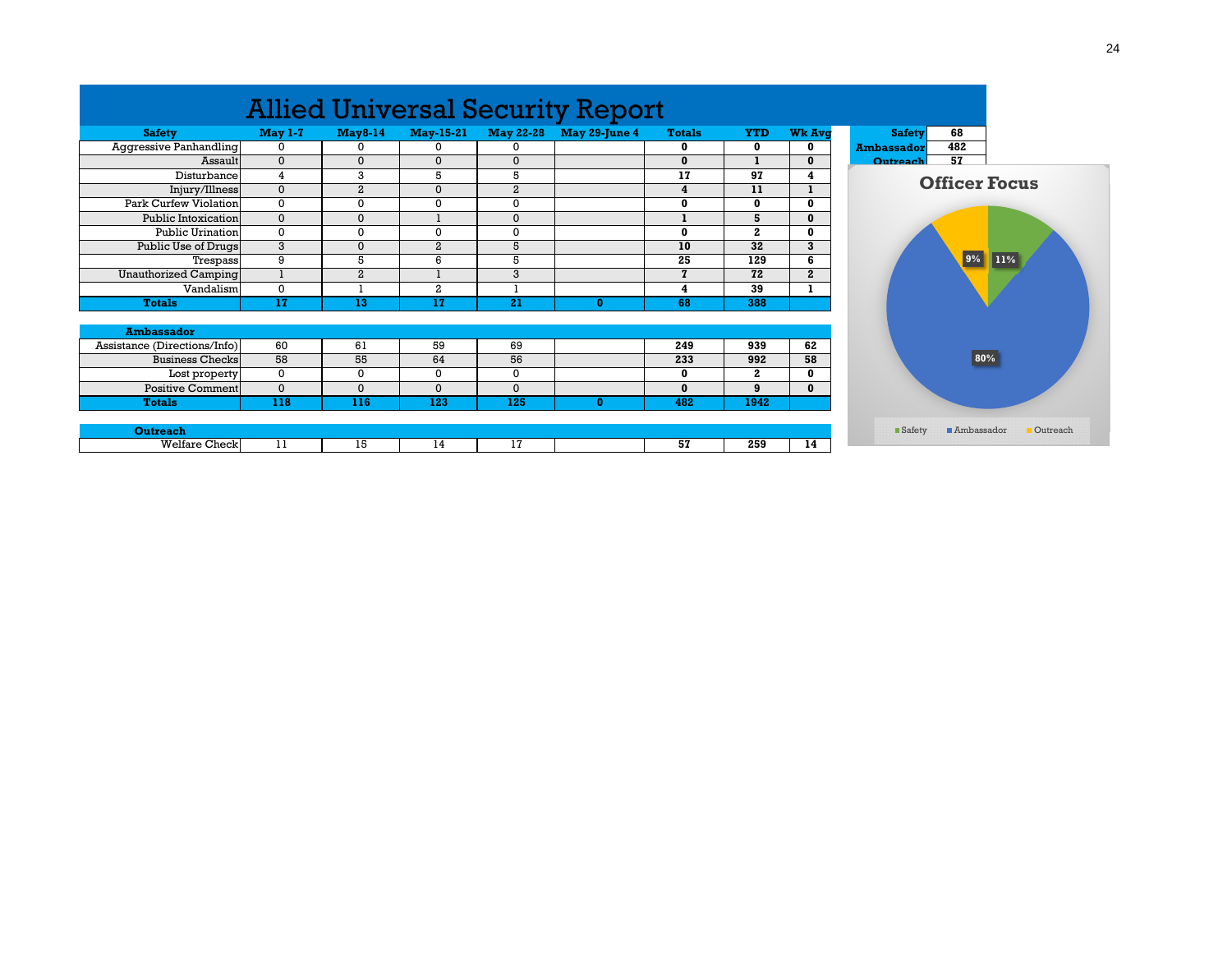|                               | <b>Allied Universal Security Report</b> |          |                |          |                 |                |                |                |          |                |                |          |                                                                                                                                                                                                                                                                                                                                                                          |          |                |          |                |                |                |              |                        |                              |
|-------------------------------|-----------------------------------------|----------|----------------|----------|-----------------|----------------|----------------|----------------|----------|----------------|----------------|----------|--------------------------------------------------------------------------------------------------------------------------------------------------------------------------------------------------------------------------------------------------------------------------------------------------------------------------------------------------------------------------|----------|----------------|----------|----------------|----------------|----------------|--------------|------------------------|------------------------------|
|                               | <b>Tracking Spreadsheet</b>             |          |                |          |                 |                |                |                |          |                |                |          |                                                                                                                                                                                                                                                                                                                                                                          |          |                |          |                |                |                |              |                        |                              |
| <b>Incident Response</b>      | Jan 16-22                               |          | m              |          |                 |                |                |                |          |                | Ν              |          | $\begin{array}{lllllllllllllllllllllllllllllllll} & & & & \text{ln 23.29} \\ \text{Im 30-Feb 5-12} & & & & \text{Fcb 13-19} \\ \text{Feb 13-19} & & & & \text{Feb 13-19} \\ \text{Feb 27-Mar 5-26} & & & & \text{Mar 6-12} \\ \text{Maar 6-12} & & & & \text{Maar 27-Apr 29} \\ \text{Maar 27-Apr 29} & & & & \text{Apr 3-9} \\ \text{Apr 11-23} & & & & \text{Apr 14-3$ |          |                |          |                |                |                |              | Mth Total<br><b>IO</b> | 5 Month<br>Weekly<br>Average |
| Aggressive Panhandling        | 0                                       | 0        | 0              | 0        | 0               | 0              | 0              | 0              | 0        | 0              | 0              | 0        | 0                                                                                                                                                                                                                                                                                                                                                                        | 0        | 0              | 0        | 0              | 0              | $\Omega$       |              | 0                      | 0                            |
| Assault                       | $\Omega$                                | $\Omega$ | $\Omega$       | $\Omega$ |                 | $\Omega$       | $\Omega$       | $\Omega$       | $\Omega$ | $\Omega$       | $\Omega$       | $\Omega$ | $\Omega$                                                                                                                                                                                                                                                                                                                                                                 | $\Omega$ | $\Omega$       | $\Omega$ | $\Omega$       | $\Omega$       | $\Omega$       |              |                        | $\bf{0}$                     |
| Disturbance                   | 4                                       | 4        | 3              | 3        | 4               | 3              | 5              | 4              | 2        | $\Omega$       | 3              | 7        |                                                                                                                                                                                                                                                                                                                                                                          | 2        | 2              | 4        | 3              | 5              | 5              |              | 54                     | 3                            |
| Injury/Illness                |                                         | $\Omega$ | $\Omega$       | $\Omega$ |                 | $\Omega$       | $\overline{a}$ | $\Omega$       | $\Omega$ | $\Omega$       | $\Omega$       | $\Omega$ | $\Omega$                                                                                                                                                                                                                                                                                                                                                                 |          | $\Omega$       | $\Omega$ | $\overline{a}$ | $\Omega$       | $\overline{a}$ |              | $\mathbf{z}$           | $\bf{0}$                     |
| <b>Park Curfew Violations</b> | $\Omega$                                | 0        | $\Omega$       | 0        | 0               | $\Omega$       | 0              | $\Omega$       | 0        | 0              | $\Omega$       | 0        | 0                                                                                                                                                                                                                                                                                                                                                                        | 0        | $\Omega$       | $\Omega$ | 0              | 0              | 0              |              | 0                      | 0                            |
| Public Intoxication           | $\Omega$                                | $\Omega$ | $\Omega$       | $\Omega$ | $\Omega$        | $\Omega$       |                | $\Omega$       | $\Omega$ | $\Omega$       |                | 3        | $\Omega$                                                                                                                                                                                                                                                                                                                                                                 |          | $\Omega$       | $\Omega$ | $\Omega$       |                | $\Omega$       |              | 5                      | $\bf{0}$                     |
| <b>Public Urination</b>       | $\Omega$                                | 0        |                | 0        | $\Omega$        | $\Omega$       | 0              | $\Omega$       | 0        | 0              | 0              | 0        | $\Omega$                                                                                                                                                                                                                                                                                                                                                                 |          | 0              | $\Omega$ | 0              | $\Omega$       | $\Omega$       |              | 2                      | 0                            |
| Public Use of Drugs           | $\overline{a}$                          | 3        | 3              | 3        | $\overline{a}$  | $\Omega$       | $\Omega$       | $\overline{a}$ |          | $\overline{a}$ | $\Omega$       |          | $\overline{a}$                                                                                                                                                                                                                                                                                                                                                           | $\Omega$ | $\Omega$       | 3        | $\Omega$       | $\overline{a}$ | 5              |              | 24                     |                              |
| Trespass                      | 7                                       | 2        | 6              | 8        | 11              | 3              | 9              | 7              | 10       | 5              | 10             | 7        | 5                                                                                                                                                                                                                                                                                                                                                                        | 7        | 7              | 9        | 5              | 6              | 5              |              | 118                    | 7                            |
| <b>Unauthorized Camping</b>   | 3                                       | 9        | $\overline{7}$ | 5        | $7\phantom{.0}$ | $\overline{4}$ | 6              | 5              | 4        | $\overline{a}$ | $\overline{4}$ | 6        | 4                                                                                                                                                                                                                                                                                                                                                                        | $\Omega$ | $\overline{a}$ |          | $\overline{a}$ |                | 3              |              | 71                     | 4                            |
| Vandalism                     | 4                                       | 7        | $\overline{a}$ | 5        |                 |                |                | 2              |          | 2              | 5              | 2        | $\Omega$                                                                                                                                                                                                                                                                                                                                                                 |          | 3              | $\Omega$ |                | $\overline{2}$ |                |              | 38                     | $\mathbf{2}$                 |
| <b>Welfare Checks</b>         | 21                                      | 20       | 27             | 19       | 26              | 9              | 21             | 14             | 20       | 14             | 19             | 17       | 11                                                                                                                                                                                                                                                                                                                                                                       | 9        | 19             | 11       | 15             | 14             | 17             |              | 323                    | 17                           |
| <b>Totals</b>                 | 42                                      | 45       | 49             | 43       | 53              | 20             | 44             | 34             | 38       | 25             | 42             | 43       | 23                                                                                                                                                                                                                                                                                                                                                                       | 22       | 33             | 28       | 28             | 31             | 38             | $\mathbf{0}$ | 643                    | 36                           |





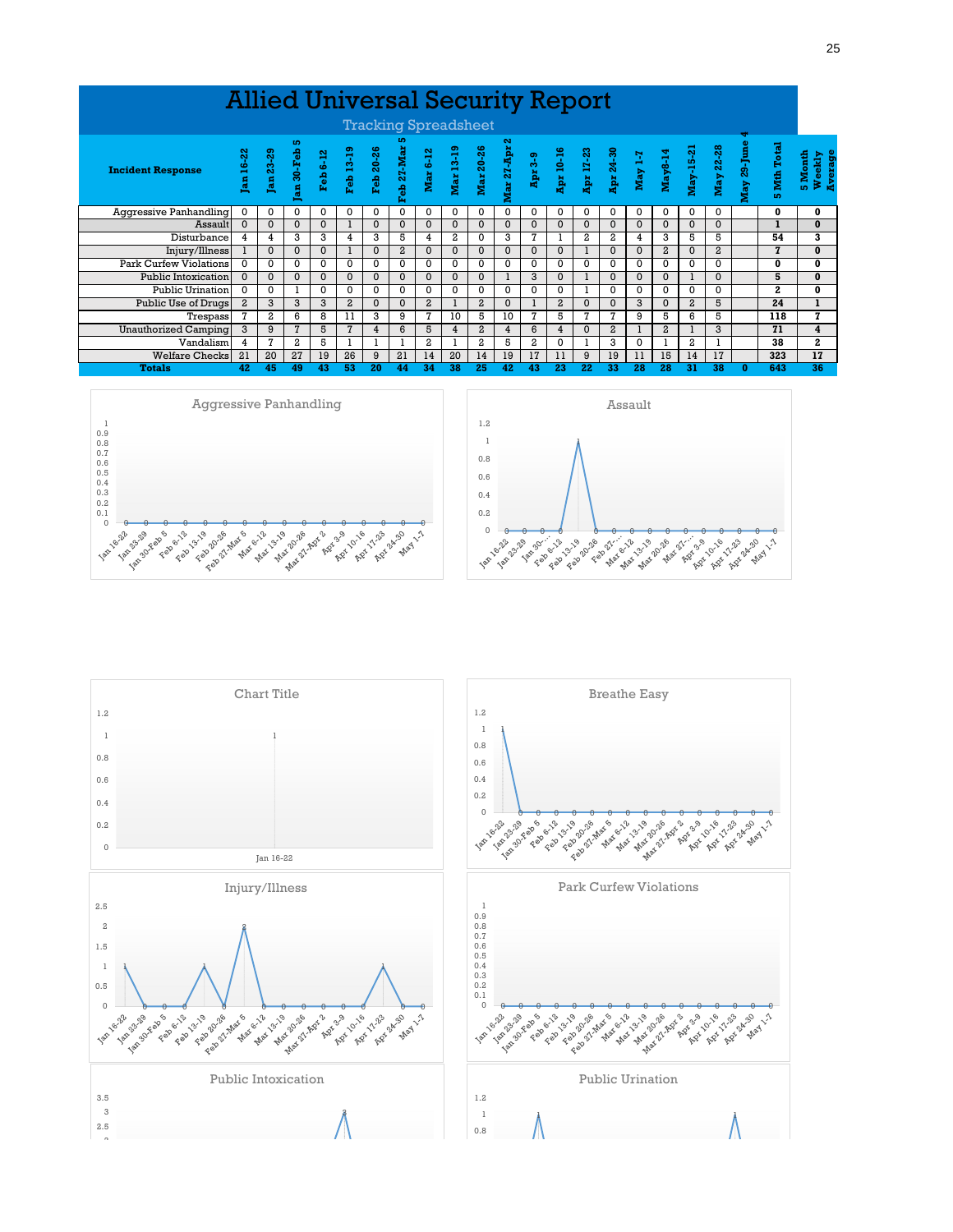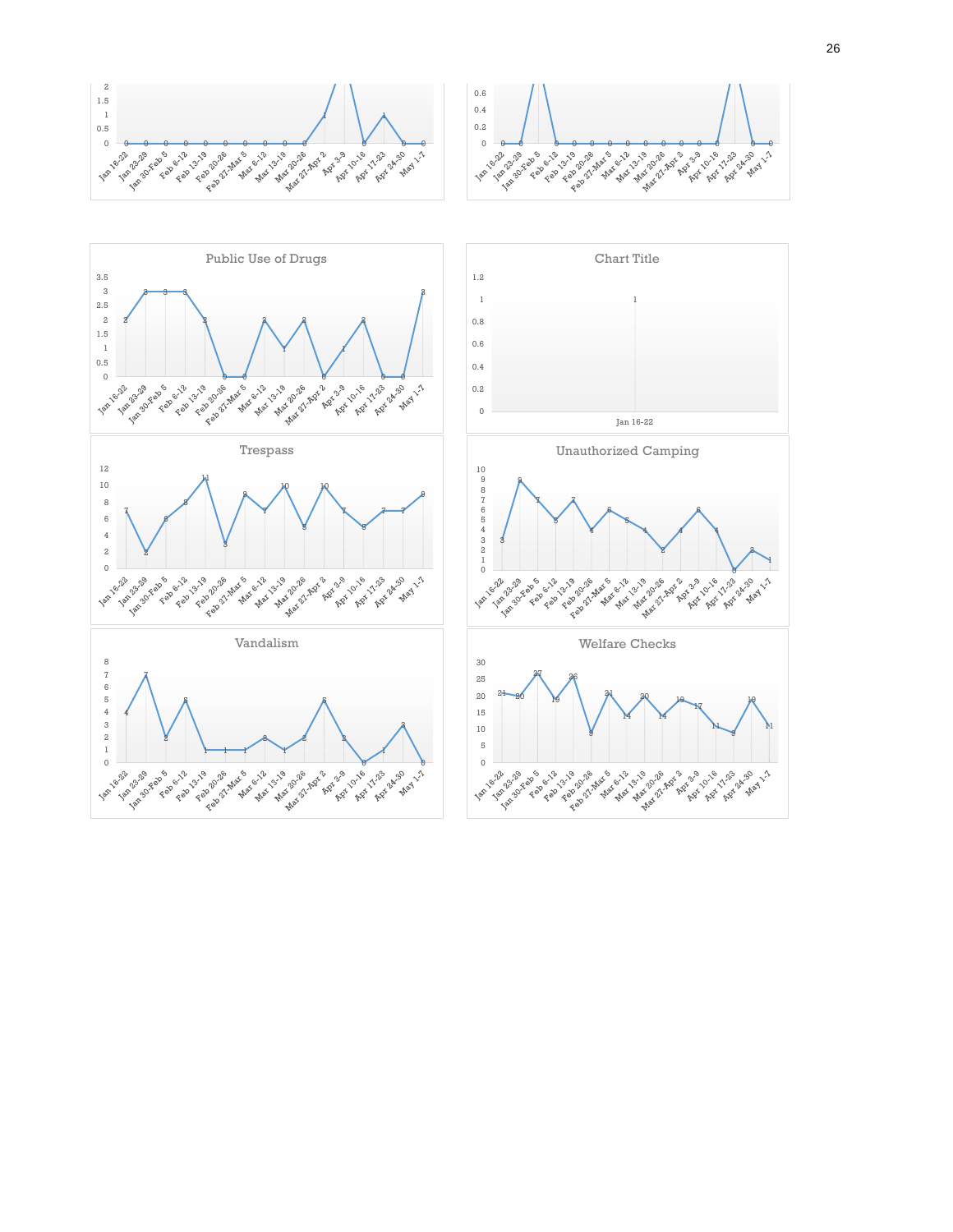

# <span id="page-26-0"></span> **Central Platte Valley Coordination Metropolitan District**

### **Manager's and Property Update**

### **6/2/22**

**Bridge Elevators:** Reports from ThyssenKrupp are attached for both the Millennium Bridge Elevators and the Union Gateway Bridge Elevators. It was a quiet month with four (4) service calls on the Millennium Bridge and four (4) calls on the Union Gateway Bridge. Additionally, safety tests were completed on the Union Gateway Bridge.

#### **Bridge Camera Monitoring System: We had 47 incidents reported by Stealth Monitoring so far in the month of May in and around the elevators.**

**EWUM Team Summary of Tasks-** Please see attached reports and work orders from our Maintenance Team.

- Daily walks of the Central Platte Valley Metropolitan District Areas.
- Daily cleaning of the elevator including vacuuming the tracks and removal of graffiti.
- Elevator inspections two times per day.
- Graffiti on Union Gateway Bridge and Millennium Bridge has been especially heavy in the last month. Most of the graffiti has been removed. The East West maintenance team is working with the Downtown Denver Partnership team on graffiti removal.
- Weekly exterior lighting check on both bridges completed by East West maintenance.
- Security Coordination including payroll and scheduling adjustments as needed.
- Prepped bridge for deck staining on east and side.
- East elevator decking recoated by CGS on  $5/18$ .
- Repaired in-ground light ring.
- Cut padlocks off of bridge.
- Tested and adjusted sirens in Millennium bridge elevators.
- Reset cameras in 16th West control room.
- Met Stealth contractor to adjust volume level of the speaker and siren on the West elevator due to resident feedback.
- Ordered a new control board for the West elevator following a service call.
- Assisted with fountain pump, brought salt over to fill in the pit, empties old trash & leaves from pit, moved grates and scooped out leaves and trash from fountain tank, and replaced grates.
- Put new chicken wire on debris catchers. Cleaned out fountain filter. Fountain working again.

Submitted by Brandon Fries, CMCA, AMS East West Urban Management, LLC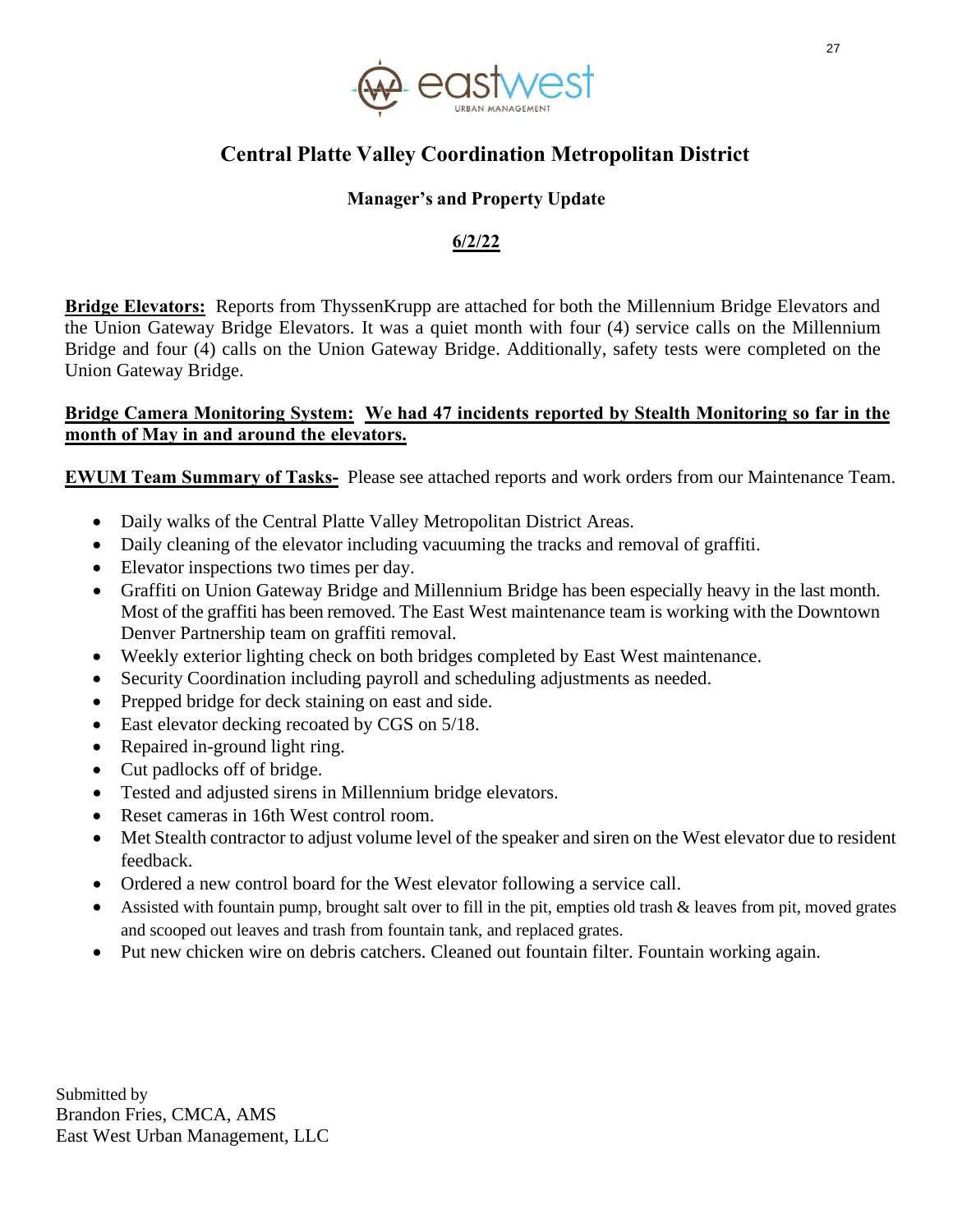# **Work Order Listing Report** Page 1 of 5

| <b>WO</b> |                  | Service         |               |                      | Entry     | Scheduled | Scheduled | Estimated            |                                                                                                                                                         |
|-----------|------------------|-----------------|---------------|----------------------|-----------|-----------|-----------|----------------------|---------------------------------------------------------------------------------------------------------------------------------------------------------|
| Number    | Unit Ref. Number | Provider        | <b>Status</b> | Fixed Asset Serial # | Date      | Date      | Time      | Hours                | Work Order Description                                                                                                                                  |
| 111957    | RPA-BRDG         | <b>RBURDI</b>   | Closed        |                      | 4/28/2022 | 4/28/2022 | 12:00 AM  | $\mathbf{c} \, \Box$ | 1.00 Bridge WalkChecked bridge elevators to make<br>sure they are operating correctly, checked, &<br>looked for any graffiti, trash, damage, vandalism. |
| 112051    | <b>RPA-BRDG</b>  | <b>RBURDI</b>   | Closed        |                      | 5/2/2022  | 4/29/2022 | 12:00 AM  |                      | 0.50 Bridge WalkChecked bridge elevators to make<br>sure they are operating correctly, checked, &<br>looked for any graffiti, trash, damage, vandalism. |
| 112039    | RPA-BRDG         | <b>MKRU</b>     | Closed        |                      | 5/1/2022  | 5/1/2022  | 12:00 AM  |                      | 0.25 Bridge WalkChecked bridge elevators to make<br>sure they are operating correctly, checked, &<br>looked for any graffiti, trash, damage, vandalism. |
| 111808    | RPA-BRDG         | <b>EHERBERT</b> | Closed        |                      | 4/26/2022 | 4/26/2022 | 12:00 AM  |                      | 1.00 Swept, wiped & mopped the elevators cabs.                                                                                                          |
| 111898    | RPA-BRDG         | <b>EHERBERT</b> | Closed        |                      | 4/27/2022 | 4/27/2022 | 12:00 AM  |                      | 1.00 Swept, wiped & mopped the elevators cabs.                                                                                                          |
| 111967    | <b>RPA-BRDG</b>  | <b>EHERBERT</b> | Closed        |                      | 4/28/2022 | 4/28/2022 | 12:00 AM  |                      | 1.00 Swept, wiped & mopped the elevators cabs.                                                                                                          |
| 112012    | RPA-BRDG         | <b>EHERBERT</b> | Closed        |                      | 4/29/2022 | 4/29/2022 | 12:00 AM  |                      | 1.00 Swept, wiped & mopped the elevators cabs.                                                                                                          |
| 112070    | RPA-BRDG         | <b>EHERBERT</b> | Closed        |                      | 5/2/2022  | 5/2/2022  | 12:00 AM  |                      | 1.00 Swept, wiped & mopped the elevators cabs.                                                                                                          |
| 112112    | <b>RPA-BRDG</b>  | <b>EHERBERT</b> | Closed        |                      | 5/3/2022  | 5/3/2022  | 12:00 AM  |                      | 1.00 Swept, wiped & mopped the elevators cabs.                                                                                                          |
| 112155    | <b>RPA-BRDG</b>  | <b>EHERBERT</b> | Closed        |                      | 5/4/2022  | 5/4/2022  | 12:00 AM  |                      | 1.00 Swept, wiped & mopped the elevators cabs.                                                                                                          |
| 112156    | RPA-BRDG         | <b>EHERBERT</b> | Closed        |                      | 5/4/2022  | 5/4/2022  | 12:00 AM  |                      | 1.00 Swept, wiped & mopped the elevators cabs.                                                                                                          |
| 112190    | RPA-BRDG         | <b>EHERBERT</b> | Closed        |                      | 5/5/2022  | 5/5/2022  | 12:00 AM  |                      | 1.00 Swept, wiped & mopped the elevators cabs.                                                                                                          |
| 112211    | RPA-BRDG         | <b>EHERBERT</b> | Closed        |                      | 5/6/2022  | 5/6/2022  | 12:00 AM  |                      | 1.00 Swept, wiped & mopped the elevators cabs.                                                                                                          |
| 112243    | <b>RPA-BRDG</b>  | JP              | Closed        |                      | 5/7/2022  | 5/7/2022  | 12:00 AM  |                      | 0.50 Checked elevators and cleaned up bag and clothes<br>on the bridge.                                                                                 |
| 112251    | RPA-BRDG         | MKRU            | Closed        |                      | 5/8/2022  | 5/8/2022  | 12:00 AM  |                      | 0.25 Bridge WalkChecked bridge elevators to make<br>sure they are operating correctly, checked, &<br>looked for any graffiti, trash, damage, vandalism. |
| 112268    | RPA-BRDG         | <b>EHERBERT</b> | Closed        |                      | 5/9/2022  | 5/9/2022  | 12:00 AM  |                      | 0.50 Removed the Graffiti in the east side of the<br>elevator cabs                                                                                      |
| 112270    | RPA-BRDG         | <b>EHERBERT</b> | Closed        |                      | 5/9/2022  | 5/9/2022  | 12:00 AM  |                      | 1.00 Swept, wiped & mopped the elevators cabs.                                                                                                          |
| 112329    | RPA-BRDG         | <b>EHERBERT</b> | Closed        |                      | 5/10/2022 | 5/10/2022 | 12:00 AM  |                      | 1.00 Swept, wiped & mopped the elevators cabs.                                                                                                          |
| 112366    | RPA-BRDG         | <b>EHERBERT</b> | Closed        |                      | 5/11/2022 | 5/11/2022 | 12:00 AM  |                      | 1.00 Swept, wiped & mopped the elevators cabs.                                                                                                          |
| 112411    | RPA-BRDG         | <b>EHERBERT</b> | Closed        |                      | 5/12/2022 | 5/12/2022 | 12:00 AM  |                      | 1.00 Swept, wiped & mopped the elevators cabs.                                                                                                          |
| 112441    | RPA-BRDG         | <b>EHERBERT</b> | Closed        |                      | 5/13/2022 | 5/13/2022 | 12:00 AM  |                      | 1.00 Swept, wiped & mopped the elevators cabs.                                                                                                          |
| 112484    | RPA-BRDG         | <b>EHERBERT</b> | Closed        |                      | 5/16/2022 | 5/16/2022 | 12:00 AM  |                      | 0.50 Swept, wiped & mopped the elevators cabs.                                                                                                          |
| 112510    | RPA-BRDG         | <b>MKRU</b>     | Closed        |                      | 5/16/2022 | 5/15/2022 | 12:00 AM  |                      | 0.25 Bridge WalkChecked bridge elevators to make<br>sure they are operating correctly, checked, &<br>looked for any graffiti, trash, damage, vandalism. |
| 112539    | <b>RPA-BRDG</b>  | <b>EHERBERT</b> | Closed        |                      | 5/17/2022 | 5/17/2022 | 12:00 AM  |                      | 1.00 Swept, wiped & mopped the elevators cabs.                                                                                                          |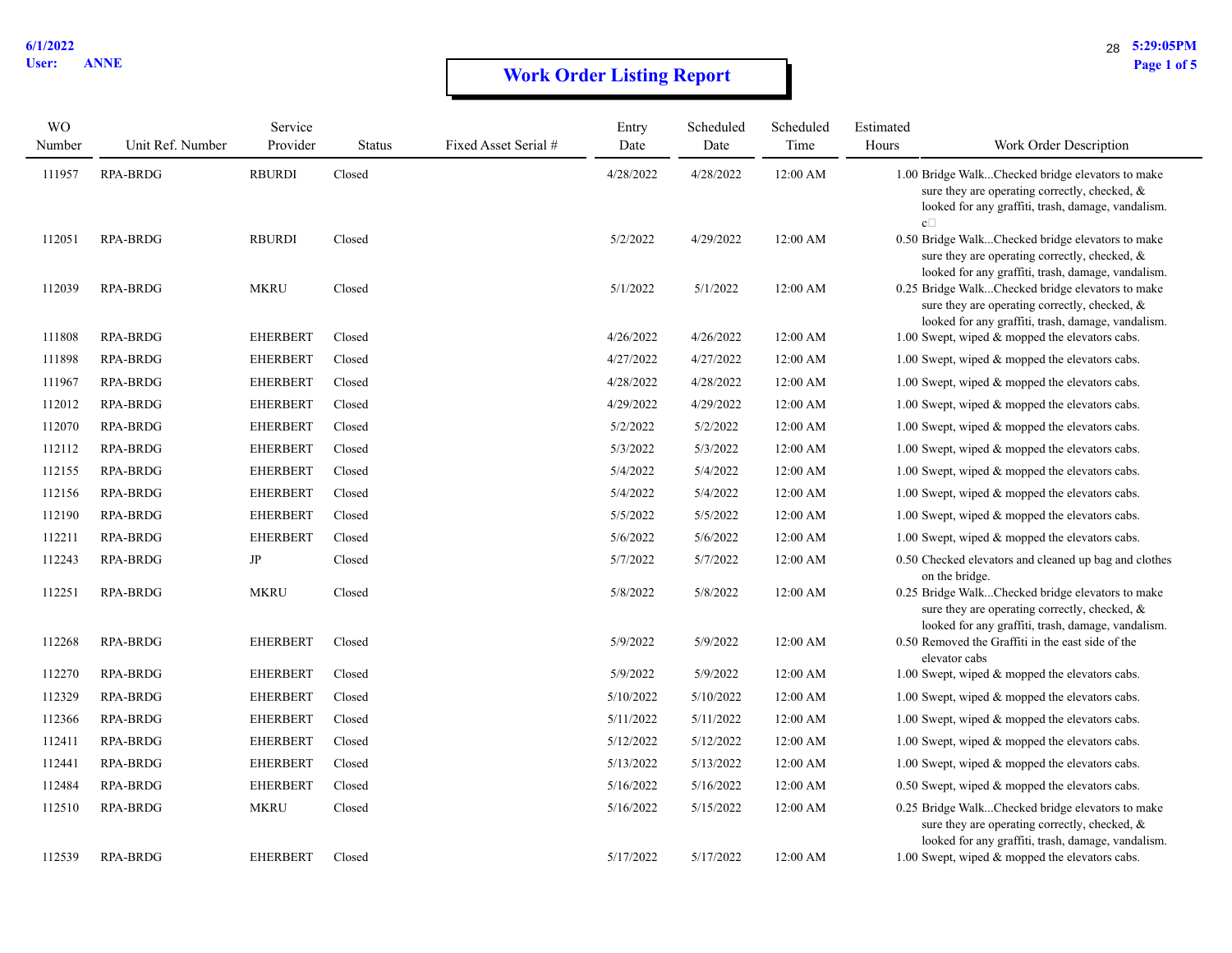# **Work Order Listing Report** Page 2 of 5

| <b>WO</b><br>Number | Unit Ref. Number | Service<br>Provider | <b>Status</b> | Fixed Asset Serial # | Entry<br>Date | Scheduled<br>Date | Scheduled<br>Time | Estimated<br>Hours | Work Order Description                                                                                                                                                                        |
|---------------------|------------------|---------------------|---------------|----------------------|---------------|-------------------|-------------------|--------------------|-----------------------------------------------------------------------------------------------------------------------------------------------------------------------------------------------|
| 112925              | <b>RPA-BRDG</b>  | MF                  | Closed        |                      | 5/27/2022     | 5/9/2022          | 12:00 AM          |                    | 5.00 5/9/22 to 5/13/22. Checked the bridge and<br>elevators for trash and graffiti.                                                                                                           |
| 112626              | RPA-BRDG         | <b>EHERBERT</b>     | Closed        |                      | 5/20/2022     | 5/19/2022         | 12:00 AM          |                    | 0.50 Removed the Graffiti in the east side elevator cab                                                                                                                                       |
| 112627              | <b>RPA-BRDG</b>  | <b>EHERBERT</b>     | Closed        |                      | 5/20/2022     | 5/19/2022         | 12:00 AM          |                    | 1.00 Swept, wiped $&$ mopped the elevators cabs.                                                                                                                                              |
| 112646              | <b>RPA-BRDG</b>  | <b>EHERBERT</b>     | Closed        |                      | 5/20/2022     | 5/20/2022         | 12:00 AM          |                    | 1.00 Swept, wiped & mopped the elevators cabs.                                                                                                                                                |
| 112685              | RPA-BRDG         | <b>MKRU</b>         | Closed        |                      | 5/22/2022     | 5/22/2022         | 12:00 AM          |                    | 0.25 Bridge WalkChecked bridge elevators to make<br>sure they are operating correctly, checked, &<br>looked for any graffiti, trash, damage, vandalism.                                       |
| 112900              | <b>RPA-BRDG</b>  | MF                  | Closed        |                      | 5/27/2022     | 5/2/2022          | 12:00 AM          |                    | 5.00 5/2/22 to 5/6/22. Checked the bridge and elevators<br>for trash and graffiti.                                                                                                            |
| 112902              | <b>RPA-BRDG</b>  | MF                  | Closed        |                      | 5/27/2022     | 5/2/2022          | 12:00 AM          |                    | 0.25 Weekly Zoom meeting with Stealth Monitoring,<br>AJ Zabbia and JS.                                                                                                                        |
| 112909              | RPA-BRDG         | MF                  | Closed        |                      | 5/27/2022     | 5/4/2022          | 12:00 AM          |                    | 0.25 Called in West elevator - unresponsive and parked<br>at bridge level.                                                                                                                    |
| 112933              | <b>RPA-BRDG</b>  | MF                  | Closed        |                      | 5/27/2022     | 5/11/2022         | 12:00 AM          |                    | 0.25 Called in East elevator lights. Three lights are not<br>working inside car.                                                                                                              |
| 112935              | <b>RPA-BRDG</b>  | MF                  | Closed        |                      | 5/27/2022     | 5/12/2022         | 12:00 AM          |                    | 0.75 Unlocked gate access for AJ Zabbia and CGS<br>employees to evaluate bridge cleaning. Confirmed<br>staining of decking next Tuesday and Wednesday<br>for West and East side respectively. |
| 112937              | <b>RPA-BRDG</b>  | MF                  | Closed        |                      | 5/27/2022     | 5/13/2022         | 12:00 AM          |                    | 1.00 Repaired in-ground light ring underneath west<br>stairs.                                                                                                                                 |
| 112950              | <b>RPA-BRDG</b>  | MF                  | Closed        |                      | 5/27/2022     | 5/16/2022         | 12:00 AM          |                    | 5.00 5/16/22 to 5/20/22. Checked the bridge and<br>elevators for trash and graffiti.                                                                                                          |
| 112965              | RPA-BRDG         | MF                  | Closed        |                      | 5/27/2022     | 5/17/2022         | 12:00 AM          |                    | 0.50 Cut 3 padlocks from mesh barrier off of bridge.                                                                                                                                          |
| 112966              | RPA-BRDG         | MF                  | Closed        |                      | 5/27/2022     | 5/17/2022         | 12:00 AM          |                    | 0.50 Block off West elevator for CGS to recoat<br>decking.                                                                                                                                    |
| 112973              | <b>RPA-BRDG</b>  | <b>JSNIDE</b>       | Closed        |                      | 5/27/2022     | 5/25/2022         | 12:00 AM          |                    | 0.75 Tested and adjusted sirens in Millennium bridge<br>elevators.                                                                                                                            |
| 112985              | <b>RPA-BRDG</b>  | MF                  | Closed        |                      | 5/27/2022     | 5/19/2022         | 12:00 AM          |                    | 0.50 TKE and Stealth Monitoring contractor scheduled<br>to find shielded cables for west car to finish siren<br>installation.                                                                 |
| 112991              | <b>RPA-BRDG</b>  | MF                  | Closed        |                      | 5/27/2022     | 5/23/2022         | 12:00 AM          |                    | 0.50 Reset cameras in 16th West control room.                                                                                                                                                 |
| 112992              | <b>RPA-BRDG</b>  | MF                  | Closed        |                      | 5/27/2022     | 5/23/2022         | 12:00 AM          |                    | 0.25 Weekly Zoom meeting with Stealth Monitoring,<br>AJ Zabbia and JS. Believed to have solved all the<br>siren and camera issues. Will move to a monthly<br>Zoom meeting.                    |
| 112997              | <b>RPA-BRDG</b>  | MF                  | Closed        |                      | 5/27/2022     | 5/23/2022         | 12:00 AM          |                    | 0.50 Met Stealth contractor to adjust volume level of<br>the speaker and siren on the West elevator due to<br>resident complaints.                                                            |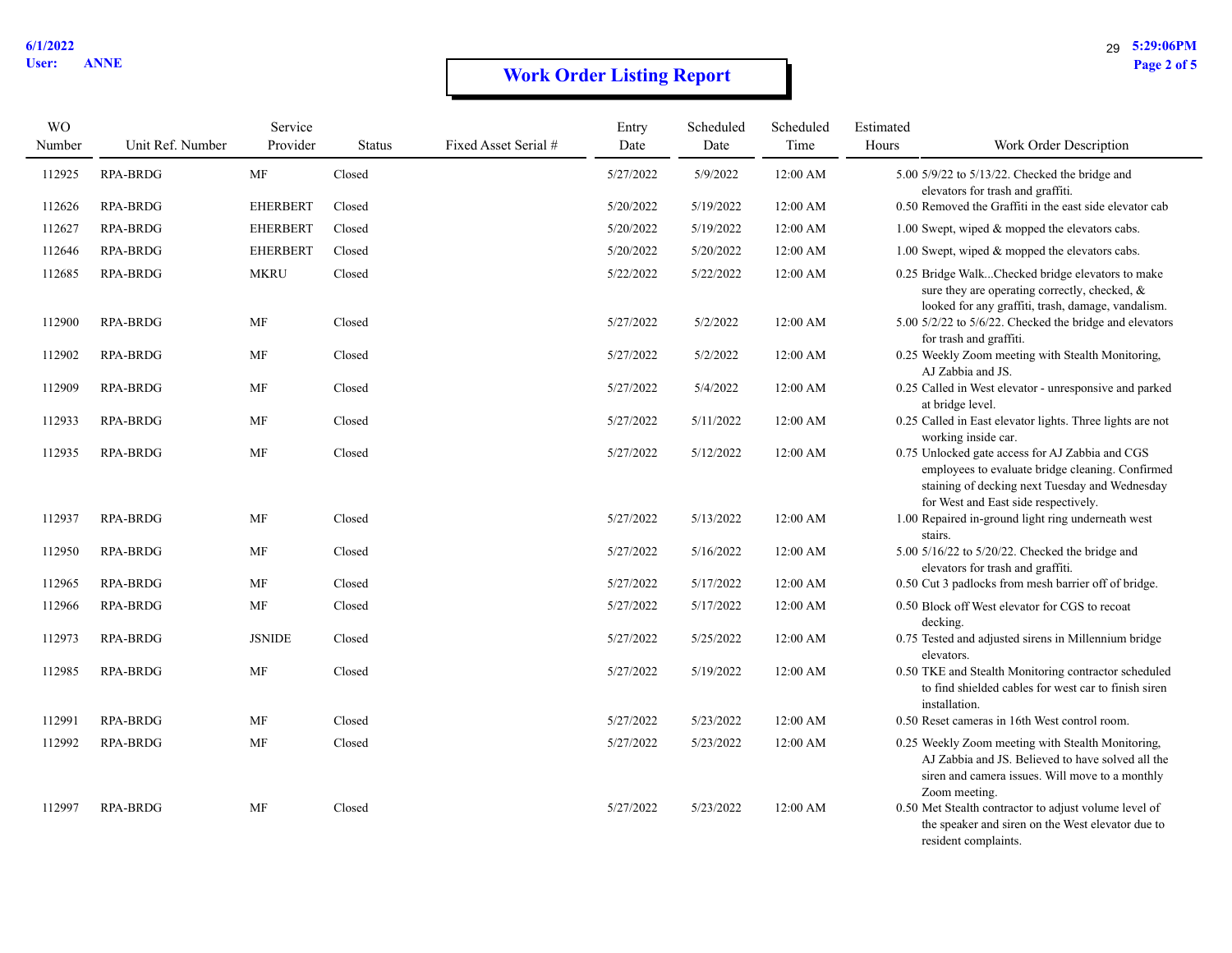# **Work Order Listing Report** Page 3 of 5

| <b>WO</b><br>Number | Unit Ref. Number       | Service<br>Provider            | <b>Status</b>    | Fixed Asset Serial # | Entry<br>Date        | Scheduled<br>Date    | Scheduled<br>Time    | Estimated<br>Hours | Work Order Description                                                                                                                                                                                    |
|---------------------|------------------------|--------------------------------|------------------|----------------------|----------------------|----------------------|----------------------|--------------------|-----------------------------------------------------------------------------------------------------------------------------------------------------------------------------------------------------------|
| 113006              | <b>RPA-BRDG</b>        | MF                             | Closed           |                      | 5/27/2022            | 5/25/2022            | 12:00 AM             |                    | 0.50 Attempted to lower volume of speaker and siren<br>of West elevator with JS. Not responding to<br>adjustment controls. Contacted Lee w/ Stealth<br>Monitoring.                                        |
| 112052              | RPA-18BDG              | <b>RBURDI</b>                  | Closed           |                      | 5/2/2022             | 4/29/2022            | 12:00 AM             |                    | 0.50 Bridge WalkChecked bridge elevators to make<br>sure they are operating correctly, checked, &<br>looked for any graffiti, trash, damage, vandalism.                                                   |
| 112040              | RPA-18BDG              | <b>MKRU</b>                    | Closed           |                      | 5/1/2022             | 5/1/2022             | 12:00 AM             |                    | 0.25 Bridge WalkChecked bridge elevators to make<br>sure they are operating correctly, checked, &<br>looked for any graffiti, trash, damage, vandalism.                                                   |
| 111956              | RPA-18BDG              | <b>RBURDI</b>                  | Closed           |                      | 4/28/2022            | 4/28/2022            | 12:00 AM             |                    | 1.00 Bridge WalkChecked bridge elevators to make<br>sure they are operating correctly, checked, &<br>looked for any graffiti, trash, damage, vandalism.                                                   |
| 111809              | RPA-18BDG              | <b>EHERBERT</b>                | Closed           |                      | 4/26/2022            | 4/26/2022            | 12:00 AM             |                    | 1.00 Swept, wiped & mopped the elevators cabs.                                                                                                                                                            |
| 111896              | RPA-18BDG              | <b>EHERBERT</b>                | Closed           |                      | 4/27/2022            | 4/27/2022            | 12:00 AM             |                    | 1.00 Swept, wiped & mopped the elevators cabs.                                                                                                                                                            |
| 111966              | RPA-18BDG              | <b>EHERBERT</b>                | Closed           |                      | 4/28/2022            | 4/28/2022            | 12:00 AM             |                    | 1.00 Swept, wiped & mopped the elevators cabs.                                                                                                                                                            |
| 112011              | RPA-18BDG              | <b>EHERBERT</b>                | Closed           |                      | 4/29/2022            | 4/29/2022            | 12:00 AM             |                    | 1.00 Swept, wiped & mopped the elevators cabs.                                                                                                                                                            |
| 112069              | RPA-18BDG              | <b>EHERBERT</b>                | Closed           |                      | 5/2/2022             | 5/2/2022             | 12:00 AM             |                    | 1.00 Swept, wiped & mopped the elevators cabs.                                                                                                                                                            |
| 112110              | RPA-18BDG              | <b>EHERBERT</b>                | Closed           |                      | 5/3/2022             | 5/3/2022             | 12:00 AM             |                    | 0.50 Removed the Graffiti in the west side by the stairs                                                                                                                                                  |
| 112111              | RPA-18BDG              | <b>EHERBERT</b>                | Closed           |                      | 5/3/2022             | 5/3/2022             | 12:00 AM             |                    | 1.00 Swept, wiped & mopped the elevators cabs.                                                                                                                                                            |
| 112189              | RPA-18BDG              | <b>EHERBERT</b>                | Closed           |                      | 5/5/2022             | 5/5/2022             | 12:00 AM             |                    | 1.00 Swept, wiped & mopped the elevators cabs.                                                                                                                                                            |
| 112210              | RPA-18BDG              | <b>EHERBERT</b>                | Closed           |                      | 5/6/2022             | 5/6/2022             | 12:00 AM             |                    | 1.00 Swept, wiped & mopped the elevators cabs.                                                                                                                                                            |
| 112244              | RPA-18BDG              | $\rm{JP}$                      | Closed           |                      | 5/7/2022             | 5/7/2022             | 12:00 AM             |                    | 0.50 Checked elevators for proper functioning.                                                                                                                                                            |
| 112250<br>112269    | RPA-18BDG<br>RPA-18BDG | <b>MKRU</b><br><b>EHERBERT</b> | Closed<br>Closed |                      | 5/8/2022<br>5/9/2022 | 5/8/2022<br>5/9/2022 | 12:00 AM<br>12:00 AM |                    | 0.25 Bridge WalkChecked bridge elevators to make<br>sure they are operating correctly, checked, &<br>looked for any graffiti, trash, damage, vandalism.<br>1.00 Swept, wiped & mopped the elevators cabs. |
| 112328              | RPA-18BDG              | <b>EHERBERT</b>                | Closed           |                      | 5/10/2022            | 5/10/2022            | 12:00 AM             |                    | 1.00 Swept, wiped & mopped the elevators cabs.                                                                                                                                                            |
| 112368              | RPA-18BDG              | <b>EHERBERT</b>                | Closed           |                      | 5/11/2022            | 5/11/2022            | 12:00 AM             |                    | 1.00 Swept, wiped & mopped the elevators cabs.                                                                                                                                                            |
| 112410              | RPA-18BDG              | <b>EHERBERT</b>                | Closed           |                      | 5/12/2022            | 5/12/2022            | 12:00 AM             |                    | 0.50 Removed the Graffiti in the east side elevator cab                                                                                                                                                   |
| 112412              | RPA-18BDG              | <b>EHERBERT</b>                | Closed           |                      | 5/12/2022            | 5/12/2022            | 12:00 AM             |                    | 1.00 Swept, wiped & mopped the elevators cabs.                                                                                                                                                            |
| 112440              | RPA-18BDG              | <b>EHERBERT</b>                | Closed           |                      | 5/13/2022            | 5/13/2022            | 12:00 AM             |                    | 1.00 Swept, wiped & mopped the elevators cabs.                                                                                                                                                            |
| 112482              | RPA-18BDG              | <b>EHERBERT</b>                | Closed           |                      | 5/16/2022            | 5/16/2022            | 12:00 AM             |                    | 0.50 Removed the Graffiti in the east side stairs by the<br>elevator cabs                                                                                                                                 |
| 112483              | RPA-18BDG              | <b>EHERBERT</b>                | Closed           |                      | 5/16/2022            | 5/16/2022            | 12:00 AM             |                    | 1.00 Swept, wiped & mopped the elevators cabs.                                                                                                                                                            |
| 112509              | RPA-18BDG              | <b>MKRU</b>                    | Closed           |                      | 5/16/2022            | 5/15/2022            | 12:00 AM             |                    | 0.25 Bridge WalkChecked bridge elevators to make<br>sure they are operating correctly, checked, &                                                                                                         |

looked for any graffiti, trash, damage, vandalism.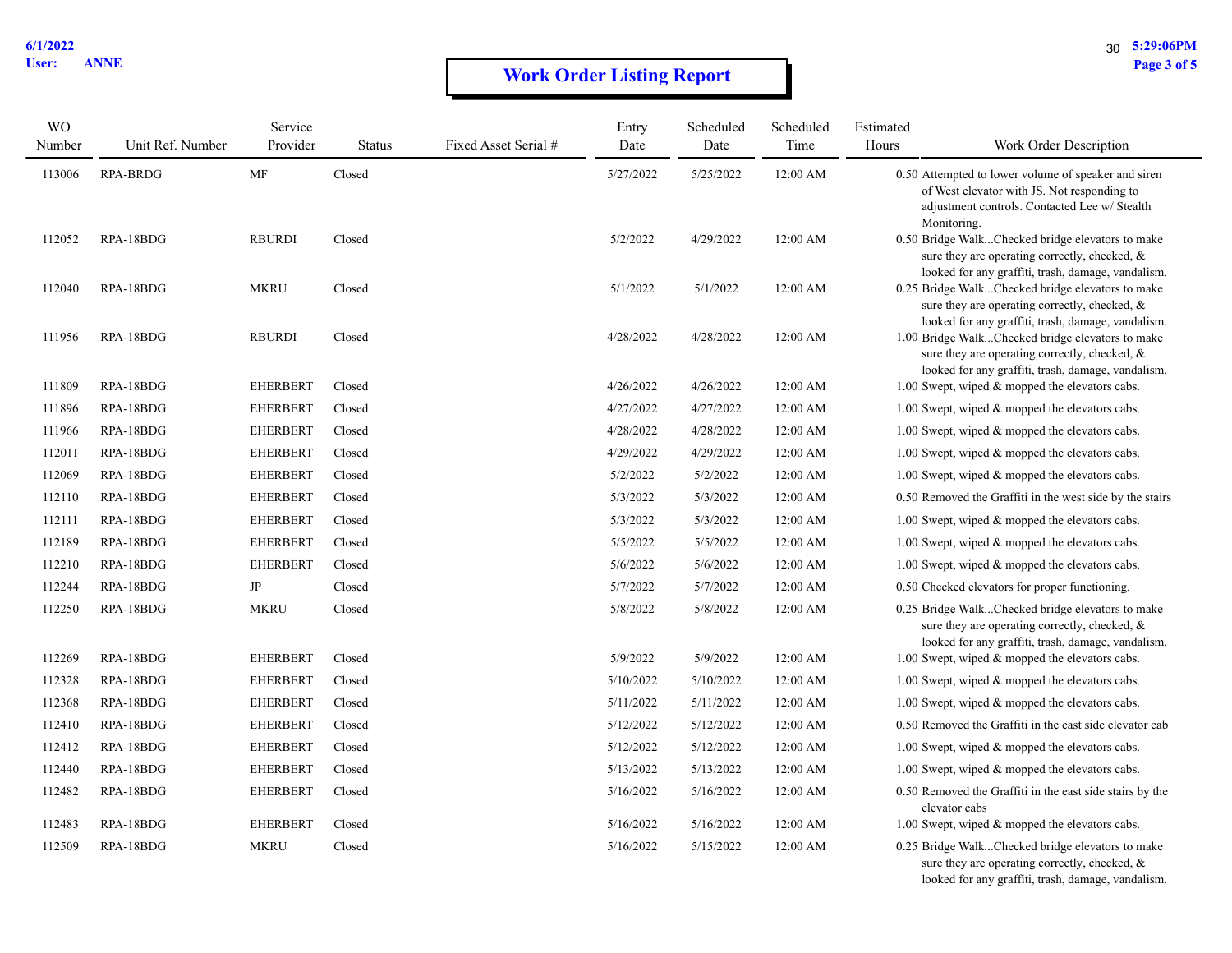# **Work Order Listing Report** Page 4 of 5

| <b>WO</b> |                  | Service         |               |                      | Entry     | Scheduled | Scheduled | Estimated |                                                                                                                                                                                                            |
|-----------|------------------|-----------------|---------------|----------------------|-----------|-----------|-----------|-----------|------------------------------------------------------------------------------------------------------------------------------------------------------------------------------------------------------------|
| Number    | Unit Ref. Number | Provider        | <b>Status</b> | Fixed Asset Serial # | Date      | Date      | Time      | Hours     | Work Order Description                                                                                                                                                                                     |
| 112538    | RPA-18BDG        | <b>EHERBERT</b> | Closed        |                      | 5/17/2022 | 5/17/2022 | 12:00 AM  |           | 1.00 Swept, wiped & mopped the elevators cabs.                                                                                                                                                             |
| 112926    | RPA-18BDG        | MF              | Closed        |                      | 5/27/2022 | 5/9/2022  | 12:00 AM  |           | $5.00$ $5/9/22$ to $5/13/22$ . Checked the bridge and<br>elevators for trash and graffiti.                                                                                                                 |
| 112628    | RPA-18BDG        | <b>EHERBERT</b> | Closed        |                      | 5/20/2022 | 5/19/2022 | 12:00 AM  |           | 1.00 Swept, wiped & mopped the elevators cabs.                                                                                                                                                             |
| 112645    | RPA-18BDG        | <b>EHERBERT</b> | Closed        |                      | 5/20/2022 | 5/20/2022 | 12:00 AM  |           | 1.00 Swept, wiped & mopped the elevators cabs.                                                                                                                                                             |
| 112738    | RPA-18BDG        | MF              | Closed        |                      | 5/24/2022 | 4/27/2022 | 12:00 AM  |           | 0.25 Call in West for service                                                                                                                                                                              |
| 112684    | RPA-18BDG        | <b>MKRU</b>     | Closed        |                      | 5/22/2022 | 5/22/2022 | 12:00 AM  |           | 0.25 Bridge WalkChecked bridge elevators to make<br>sure they are operating correctly, checked, &<br>looked for any graffiti, trash, damage, vandalism.                                                    |
| 112901    | RPA-18BDG        | MF              | Closed        |                      | 5/27/2022 | 5/2/2022  | 12:00 AM  |           | 5.00 5/2/22 to 5/6/22. Checked the bridge and elevators<br>for trash and graffiti.                                                                                                                         |
| 112903    | RPA-18BDG        | MF              | Closed        |                      | 5/27/2022 | 5/2/2022  | 12:00 AM  |           | 0.25 Call in West elevator. Stuck on top side<br>unresponsive.                                                                                                                                             |
| 112907    | RPA-18BDG        | MF              | Closed        |                      | 5/27/2022 | 5/4/2022  | 12:00 AM  |           | 0.50 Called in West elevator for service. Tech ordered a<br>new control board.                                                                                                                             |
| 112951    | RPA-18BDG        | MF              | Closed        |                      | 5/27/2022 | 5/16/2022 | 12:00 AM  |           | 5.00 5/16/22 to 5/20/22. Checked the bridge and<br>elevators for trash and graffiti.                                                                                                                       |
| 112981    | RPA-18BDG        | MF              | Closed        |                      | 5/27/2022 | 5/18/2022 | 12:00 AM  |           | 0.50 Block off East elevator for CGS to recoat decking.                                                                                                                                                    |
| 112203    | <b>RPA-CPVMD</b> | <b>RBURDI</b>   | Closed        |                      | 5/6/2022  | 5/6/2022  | 12:00 AM  |           | 1.00 Cleaned filter for the fountain.                                                                                                                                                                      |
| 112098    | <b>RPA-CPVMD</b> | <b>RBURDI</b>   | Closed        |                      | 5/3/2022  | 5/2/2022  | 12:00 AM  |           | 1.00 Cleaned filter for the fountain.                                                                                                                                                                      |
| 112161    | <b>RPA-CPVMD</b> | <b>RBURDI</b>   | Closed        |                      | 5/5/2022  | 5/4/2022  | 12:00 AM  |           | 1.00 Cleaned filter for fountain.                                                                                                                                                                          |
| 111960    | <b>RPA-CPVMD</b> | <b>RBURDI</b>   | Closed        |                      | 4/28/2022 | 4/27/2022 | 12:00 AM  |           | 1.25 Cleaned filter for fountain and removed leaves<br>from the front.                                                                                                                                     |
| 112053    | <b>RPA-CPVMD</b> | <b>RBURDI</b>   | Closed        |                      | 5/2/2022  | 4/29/2022 | 12:00 AM  |           | 1.00 Cleaned filter in the fountain.                                                                                                                                                                       |
| 111830    | <b>RPA-CPVMD</b> | <b>RBURDI</b>   | Closed        |                      | 4/26/2022 | 4/26/2022 | 12:00 AM  |           | 1.50 Cleaned filter and cleaned the front of the<br>fountain.                                                                                                                                              |
| 111872    | <b>RPA-CPVMD</b> | <b>MKRU</b>     | Closed        |                      | 4/27/2022 | 4/26/2022 | 12:00 AM  |           | 0.75 Assisted Ron with fountain pump, brought salt<br>over to fill in the pit, empties old trash & leaves<br>from pit, moved grates & scooped out leaves &<br>trash from fountain tank, & replaced grates. |
| 111888    | <b>RPA-CPVMD</b> | JP              | Closed        |                      | 4/27/2022 | 4/27/2022 | 12:00 AM  |           | 2.50 Put new chicken wire on debris catchers. Cleaned<br>out fountain filter. Got fountain working again.                                                                                                  |
| 112031    | <b>RPA-CPVMD</b> | JP              | Closed        |                      | 4/30/2022 | 4/30/2022 | 12:00 AM  |           | 1.50 Cleaned out fountain and filter. Started up<br>fountain and filled up fountain with more water.                                                                                                       |
| 112123    | <b>RPA-CPVMD</b> | <b>RBURDI</b>   | Closed        |                      | 5/3/2022  | 5/3/2022  | 12:00 AM  |           | 1.50 Cleaned filter and added salt to the fountain.<br>Cleaned out leaves from the front ranivore.                                                                                                         |
| 112184    | <b>RPA-CPVMD</b> | <b>RBURDI</b>   | Closed        |                      | 5/5/2022  | 5/5/2022  | 12:00 AM  |           | 1.50 Cleaned filter and leaves out of the front of the<br>fountain.                                                                                                                                        |
| 112297    | <b>RPA-CPVMD</b> | <b>RBURDI</b>   | Closed        |                      | 5/10/2022 | 5/9/2022  | 12:00 AM  |           | 1.00 Clean out filter for the fountain.                                                                                                                                                                    |
| 112320    | <b>RPA-CPVMD</b> | <b>RBURDI</b>   | Closed        |                      | 5/10/2022 | 5/10/2022 | 12:00 AM  |           | 1.50 Cleaned filter and scrubbed the front of the<br>fountain.                                                                                                                                             |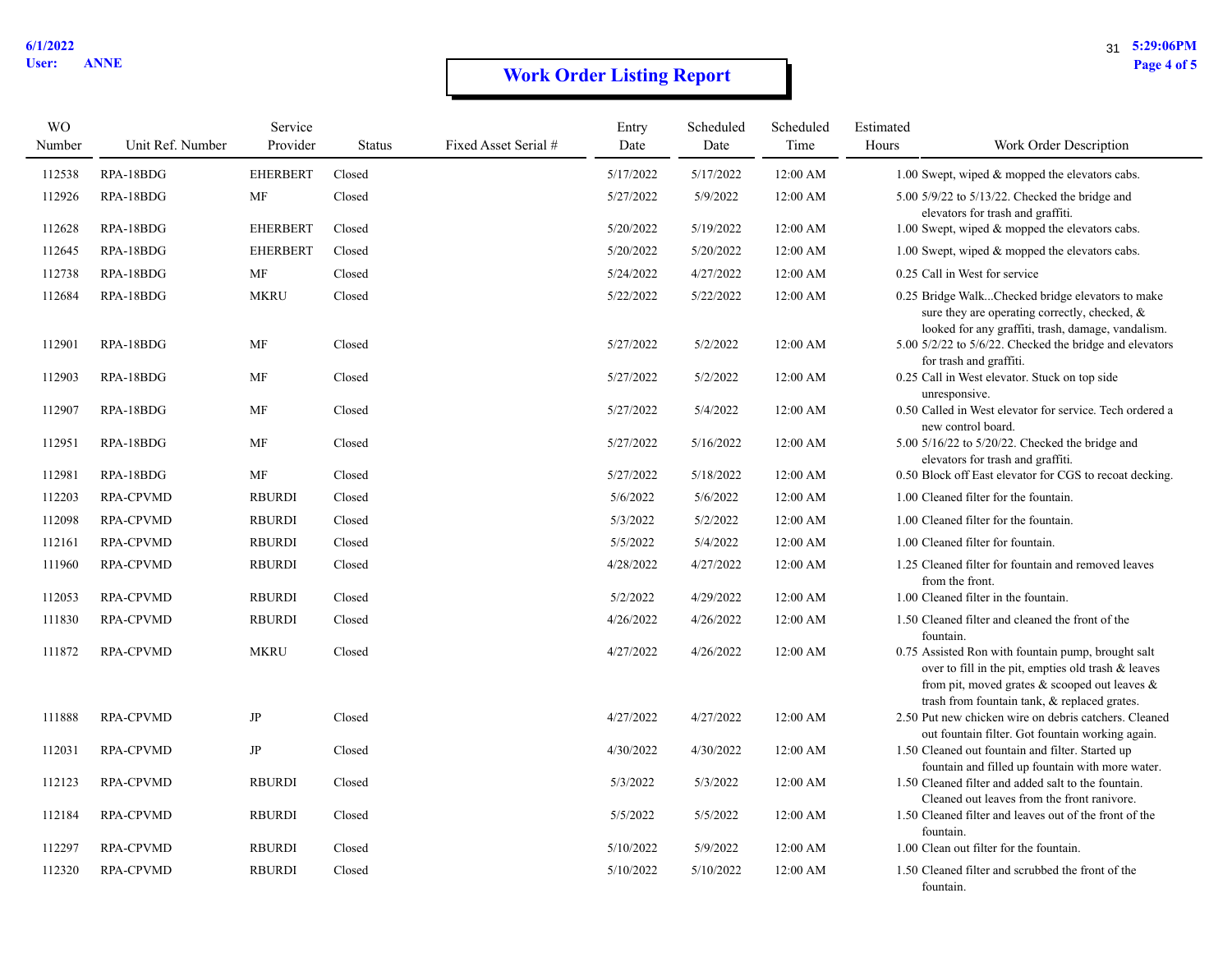# **Work Order Listing Report** Page 5 of 5

| <b>WO</b> |                  | Service       |        |                      | Entry     | Scheduled | Scheduled | Estimated |                                                                              |
|-----------|------------------|---------------|--------|----------------------|-----------|-----------|-----------|-----------|------------------------------------------------------------------------------|
| Number    | Unit Ref. Number | Provider      | Status | Fixed Asset Serial # | Date      | Date      | Time      | Hours     | Work Order Description                                                       |
| 112380    | <b>RPA-CPVMD</b> | <b>RBURDI</b> | Closed |                      | 5/12/2022 | 5/11/2022 | 12:00 AM  |           | 1.00 Cleaned filter for the fountain.                                        |
| 112458    | <b>RPA-CPVMD</b> | JP            | Closed |                      | 5/13/2022 | 5/13/2022 | 12:00 AM  |           | 0.75 Cleaned out fountain filter.                                            |
| 112480    | <b>RPA-CPVMD</b> | <b>RBURDI</b> | Closed |                      | 5/16/2022 | 5/13/2022 | 12:00 AM  |           | 1.00 Reset the baskets around the drains to catch leaves<br>in the fountain. |
| 112666    | RPA-CPVMD        | JP            | Closed |                      | 5/20/2022 | 5/19/2022 | 12:00 AM  |           | 0.50 Turned off fountain for cold weather.                                   |
| 112779    | <b>RPA-CPVMD</b> | <b>RBURDI</b> | Closed |                      | 5/25/2022 | 5/24/2022 | 12:00 AM  |           | 2.00 Cleaned filter and refilled the fountain.                               |